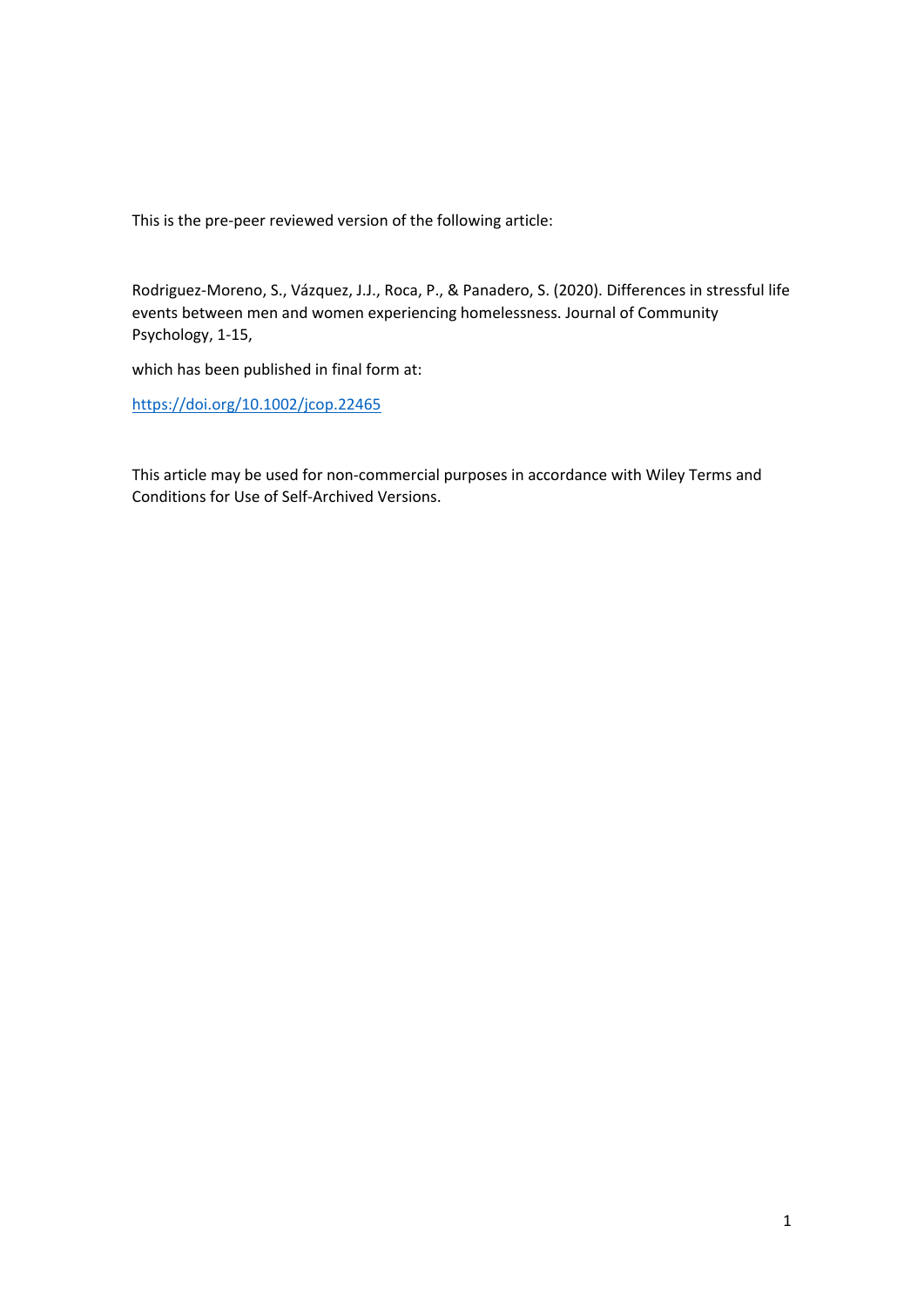## **Author's Pre-print of the article:**

# **Rodriguez-Moreno, S., Vázquez, J.J., Roca, P., & Panadero, S. (2020). Differences in stressful life events between men and women experiencing homelessness.** *Journal of Community Psychology,* **1-15. DOI: doi.org/10.1002/jcop.22465**

**Copyright: © Wiley Periodicals, Inc.** 

# **DIFFERENCES IN STRESSFUL LIFE EVENTS BETWEEN MEN AND WOMEN EXPERIENCING HOMELESSNESS**

Sara Rodriguez-Moreno<sup>1</sup>, José Juan Vázquez<sup>2</sup>, Pablo Roca<sup>1</sup> and Sonia Panadero<sup>1</sup>

- 1. Clinical Psychology Department, School of Psychology, Complutense University of Madrid, 28223, Madrid, Spain.
- 2. Social Psychology Department. Alcala University, 28801, Alcala de Henares. Madrid, Spain.

**Corresponding author**: Sara Rodriguez-Moreno, Clinical Psychology Department, Psychology School, Complutense University of Madrid, 28223, Madrid, Spain. Email: sarairod@ucm.es

**Acknowledgements**: Sara Rodriguez-Moreno is a PhD candidate at Complutense University of Madrid and this work will be part of her PhD work on mental health and psychological treatments in homeless women. The authors want to thank all women experiencing homelessness for their generosity to participate in the study.

**Funding statement**: This research was supported by the "Agencia Estatal de Investigación" of the "Ministerio de Economía, Industria y Competitividad" of Spain (Ref. FEM2016-75317-R; Ref. PSI2009-08472; Ref: FEM2012-35053) and Complutense-Santander Back grant (ref: CT17/17-CT18/17) to SRM.

**Conflicts of interest:** None of the authors have any conflict of interest.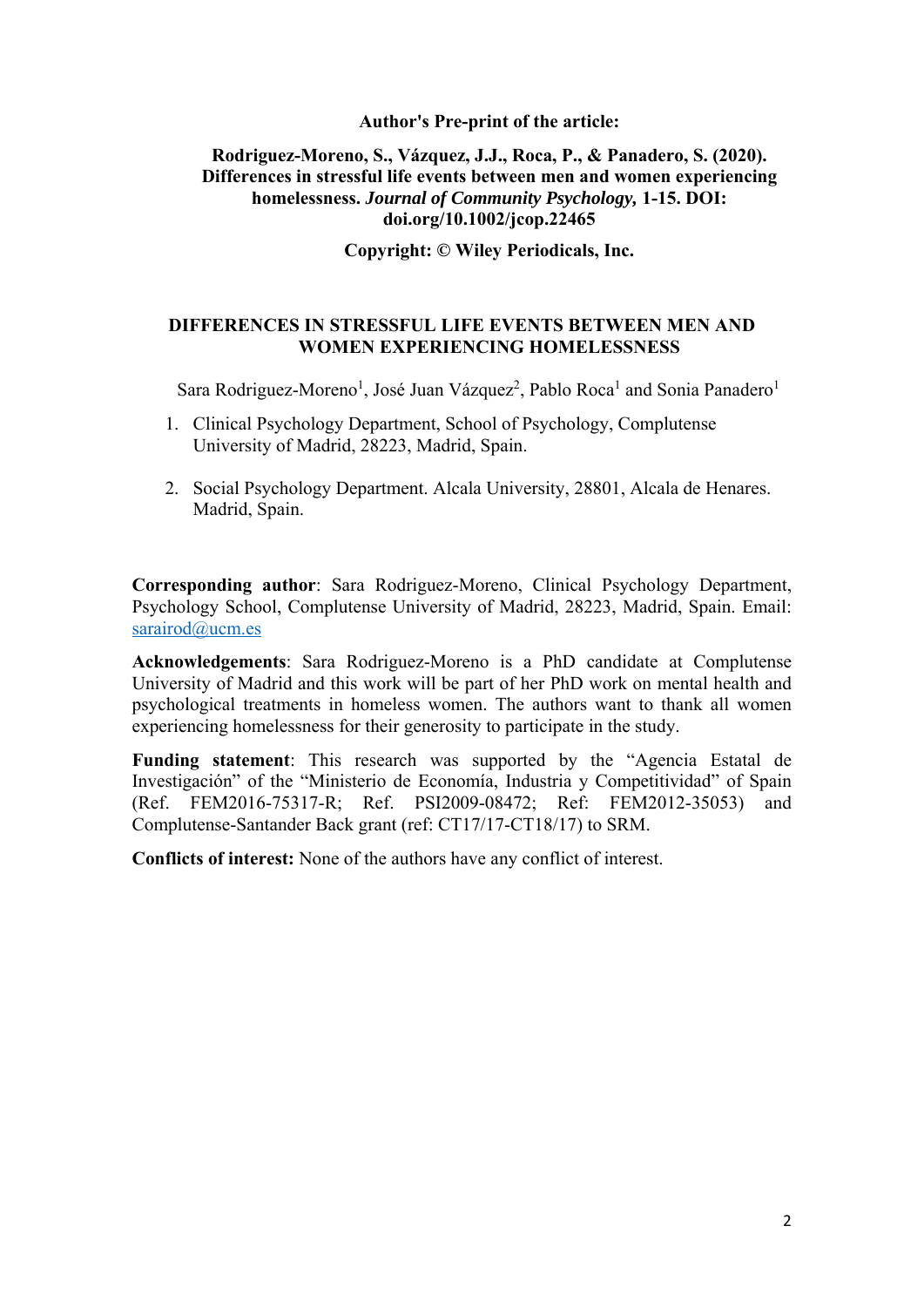#### **Abstract**

People experiencing homelessness are particularly vulnerable to experience Stressful Life Events (SLEs) at some point in their lives, and these SLEs are crucial for understanding the etiology and maintenance of homelessness. This study analyses the differences between men and women experiencing homelessness in the suffering of SLEs throughout their lives (childhood, adolescence, and adulthood). The sample consisted of a group of 293 people living homeless in Madrid (Spain): 156 men and 137 women. The results suggest that the number and type of SLEs experienced by men and women are different. In general, women experiencing homelessness suffer more SLEs than men at all periods of their lives. The differences in the level of sexual violence in childhood, sexual abuse in adulthood, and abuse by a spouse or partner are particularly striking. However, men experiencing homelessness score significantly higher than women for alcohol abuse, police complaints, arrest, and imprisonment throughout their lives. These findings have significant implications for the design of interventions and social policies sensitive to the specific needs of men and women who are homeless.

**Keywords**: people experiencing homelessness, homelessness, stressful life events, gender, women experiencing homelessness.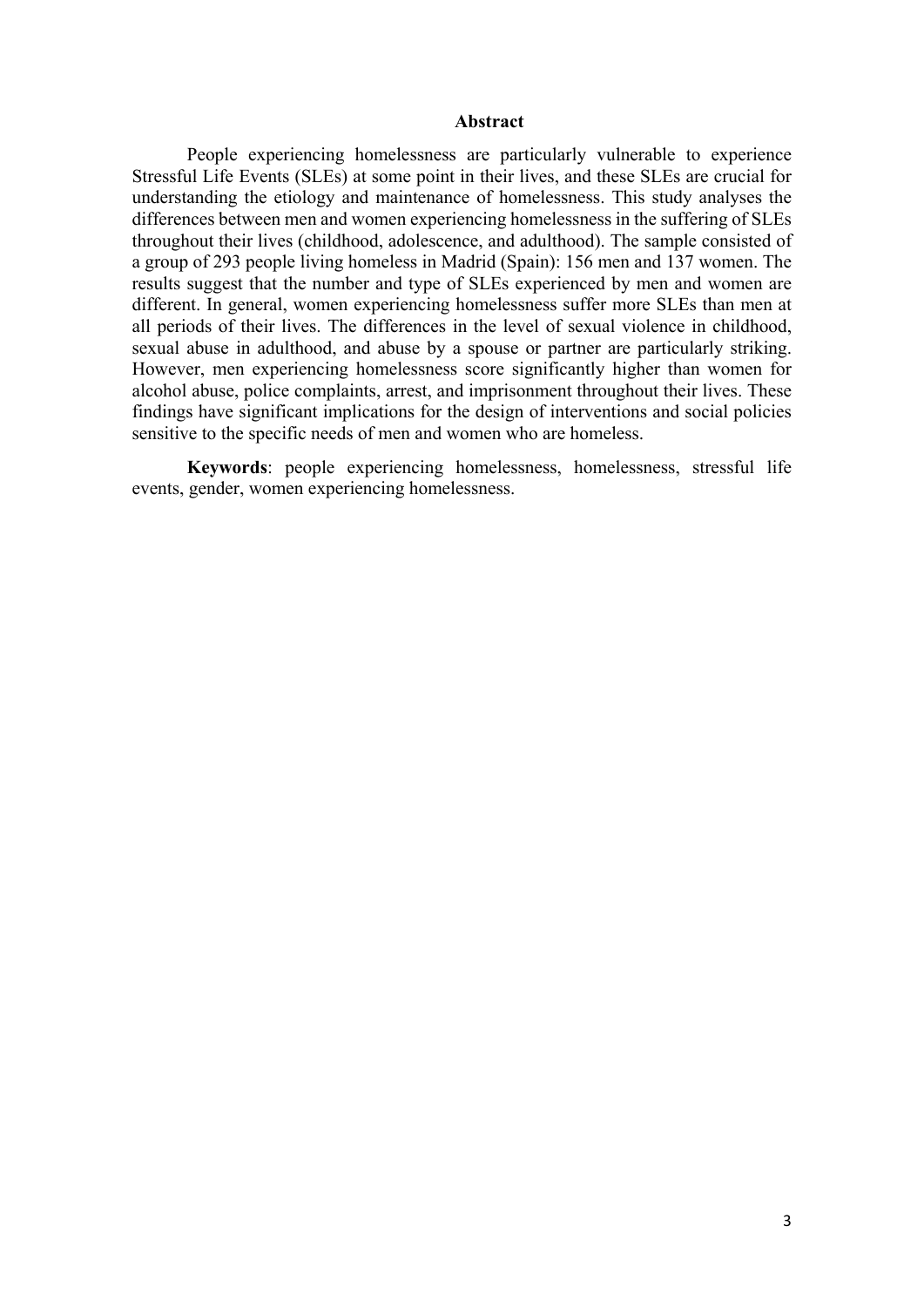### **Introduction**

According to the European Commission (2009), people experiencing homelessness may be considered one of the most socially excluded groups in Western societies, as it is a major violation of human rights. Unfortunately, homelessness affects millions of people worldwide each year: around four million people are in a homeless situation in Europe and around three million in the U.S. (Fazel et al., 2014). Furthermore, individuals experiencing homelessness not only live in extreme poverty, but also experience high levels of family and social disengagement, have significant physical and mental health problems, and great difficulties in achieving social and employment reintegration (Vázquez et al., 2018), among others.

Research has particularly highlighted how Stressful Life Events (henceforth SLEs) are a very important factor in people originating and sustaining of homeless (Jasinski et al., 2005; Muñoz et al., 2005; Padgett et al., 2012). SLEs are defined as experiences that play a key role in people's lives and which involve significant changes. Studies have shown that people living homeless experience an extraordinarily large number of SLEs in the course of their lives, largely before or during their transition to homelessness (Muñoz et al., 1999; Vázquez et al., 2019), and there is an inverse correlation between the number of events experienced and the age at which the individual becomes homeless (Brown et al., 2016; Koegel et al., 1995).

Particular attention has focused on SLEs occurring during the childhood of people experiencing homelessness. Studies conducted on both European and U.S.-based samples have shown that these individuals often present indicators of dysfunctional home backgrounds, with a history of physical and/or sexual abuse in childhood, parental substance abuse or mental illness, running away from home, and institutionalization (Herman et al., 1997; Padgett et al, 2012; Panadero et al., 2018; Wong & Piliavi, 2001).

In the specific case of women experiencing homelessness, although they have become more visible in recent years, they have traditionally been invisible (Barrow, 2004). Moreover, the lack of evidence on individuals experiencing homelessness under a gender perspective aggravates this issue (Mayock & Bertherton, 2016). However, some authors have argued that gender could determine experiences of exclusion, being a crucial factor to understand the paths toward a homeless situation, the experiences during homelessness and the opportunities to access housing resources (Bowpitt et al., 2011; Bretherton, 2017; Johnson et al., 2017; Montgomery et al., 2017). For instance, some studies have found that women are more likely to experience more episodes of homelessness -albeit shorter ones- (Johnson et al, 2017), they are less likely to be literally living on the street (Byrne et al., 2016; Johnson et al., 2017) and they have an increased risk of premature mortality (Montgomery et al., 2017).

Some of these events, such as physical and/or sexual abuse in childhood, appear to be particularly common among women who are homeless (Noell et al., 2001; Sundin & Baguley, 2015; Vázquez & Panadero, 2019; Zugazaga, 2004). Women experiencing homelessness have higher rates of physical and sexual abuse than women in the general population, being an important risk factors for the homelessness (Jasinski et al., 2005). In their systematic review and meta-analysis about childhood abuse among people experiencing homelessness, Sundin & Baguley (2015) found a prevalence of sexual abuse in childhood of 32% for homeless women, and 10% for men. Unfortunately, this victimization also appears to continue in these women's adult lives. Several studies conducted on cross-national samples also highlight the high prevalence of physical and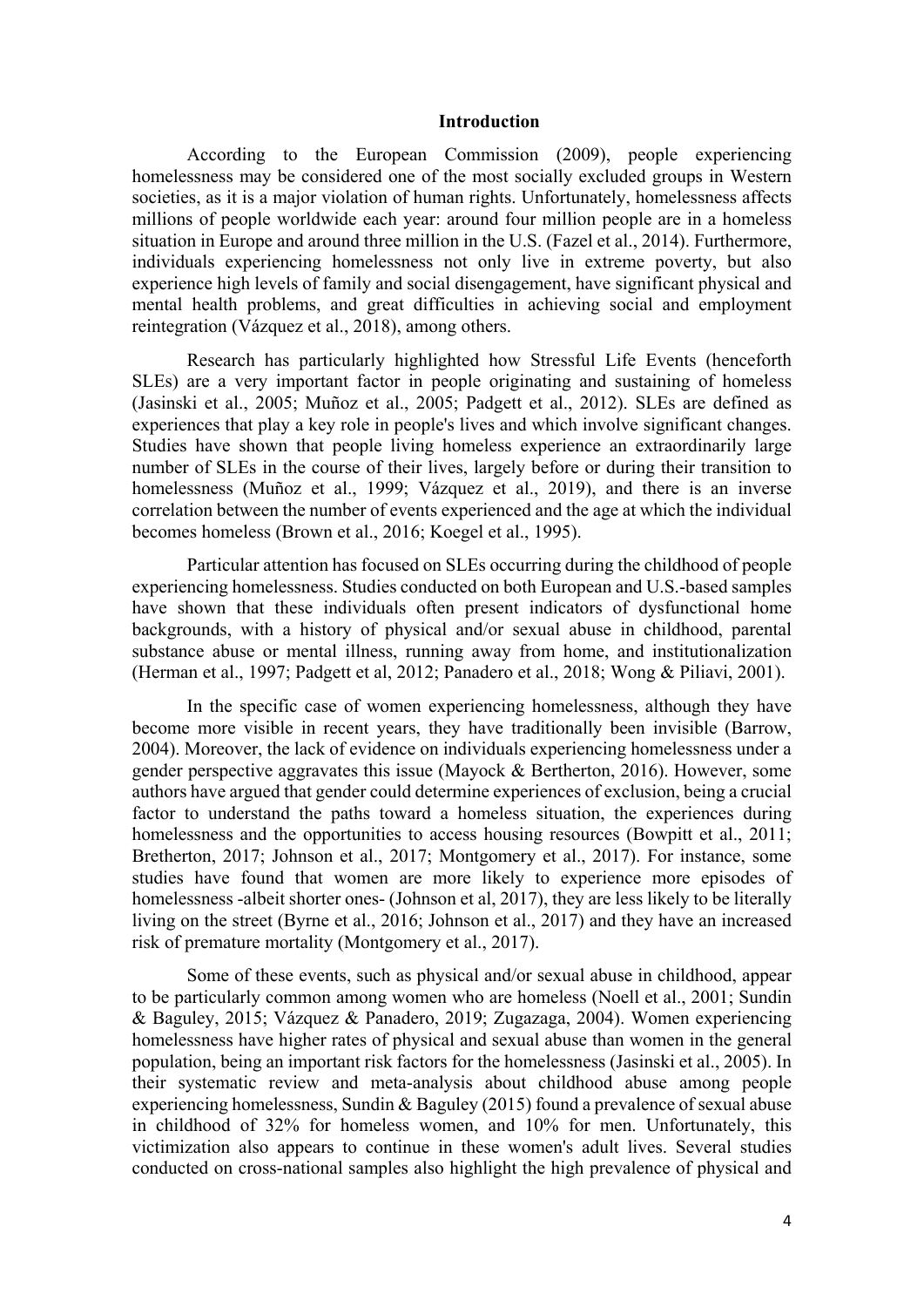sexual violence among women living homeless throughout their lives (Jasinski et al., 2005; Vázquez & Panadero, 2019; Wenzel et al., 2001), and specifically discuss gender violence among these women (Bassuk et al., 2006; Johnson et al., 2017). However, some authors with U.S.-based samples have found no differences compared to women in other situations of social exclusion, with the percentages of victimization due to gender violence being very high in both cases (Bassuk et al, 1997; Lehman et al., 2007). Knowledge of the different characteristics and needs of men and women could enable social services and policies sensitive to these differences to be designed (Tsai et al., 2014), and more effective responses to be provided to the different needs of homeless population.

Thus, the aim of this study was to examine the differences between men and women who were homeless in terms of the number and type of SLEs experienced during their lives (childhood, adolescence and adulthood). Three main hypotheses were set up: 1) women experiencing homelessness would suffer a greater number of SLEs than men experiencing homelessness; 2) women living homeless would experience different types of SLEs than their male counterparts; and 3) these gender differences would be found in the different lives periods (childhood, adolescence and adulthood).

### **Method**

### **Participants**

This study was carried out with a sample of 158 men experiencing homelessness and a sample of 138 women experiencing homelessness in the city of Madrid (Spain). However, three participants were excluded due to presenting missing values in the entire section referring to SLEs, which reduced the final sample in the study from 296 to 293 people living homeless. Inclusion criteria were being over 18 years, providing informed consent, and spending the night before the interview in a shelter or other facility for homeless people, on the street or in other places not initially designed for sleeping: abandoned buildings, basements, metro stations, and so forth (Panadero et al., 2018). Exclusion criteria were not being able to understand the interview questions in Spanish or English and serious cognitive impairments or alcohol/drug effects during the interview.

The number of individuals experiencing homelessness in Madrid (Spain) is well determined by the data at the Madrid City Council Count every two year (i.e., a central record of individuals who spent the night in shelters and other services for homeless, or people who spent the night on the street or in other transitory public places frequented by people experiencing homelessness, such as bus/train stations, parks, and street places). In this study, the sample size of homeless men (n=156) was determined a priori, based on the number of individuals experiencing homelessness in Madrid (Panadero & Vázquez, 2016). Men who were homeless were selected using a proportional stratified random sampling strategy in (1) all shelters and other accommodations for homeless (based on the capacity of each facility), and (2) on the streets based on the number of men who were homeless sleeping on the streets of Madrid (Vazquez et al., 2018). Given the relatively small number of women living homeless in Madrid (between the 15-20% of the total people living homeless; Panadero & Vázquez, 2016), the women experiencing homelessness were selected using a convenience sampling strategy ( $n = 137$ ) in shelters and care facilities for homeless women, and on the street.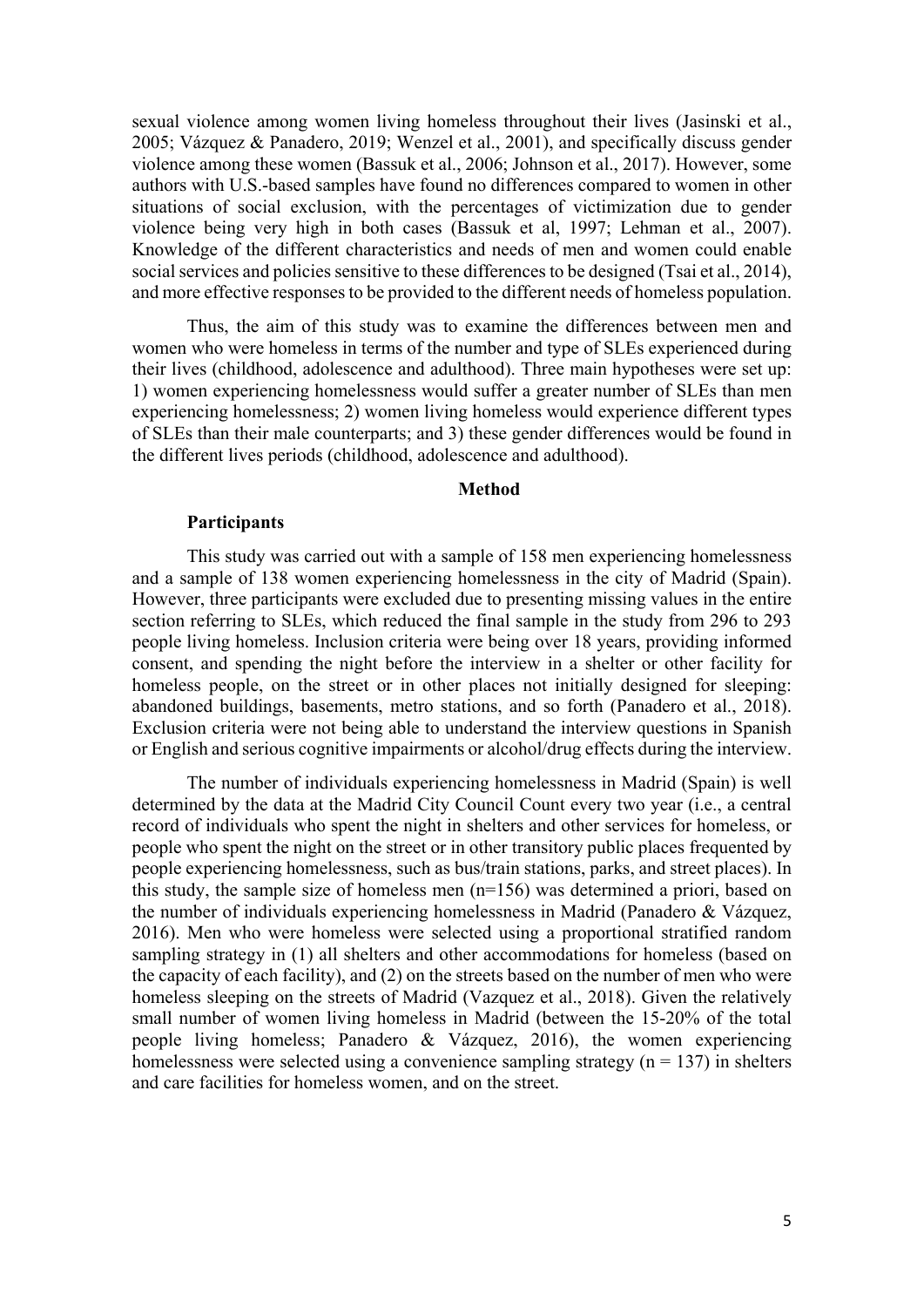#### **Materials**

A structured interview was used in order to guarantee the homogeneity of the data collected and to overcame potential problems arising from the participants' literacy levels. An adapted version of the *List of stressful life events for groups in social exclusion* (L-SVE) (Panadero et al., 2018) was used. This instrument has been used with various groups in social exclusion in previous research (Guillén et al., 2015; Vázquez & Panadero, 2019). The scale consists of a 45 SLEs with dichotomy answers (yes/no). The scale was designed to use each event separately or to aggregate the events into three main factors: "SLEs in childhood/adolescence", "SLEs throughout life" and "total SLEs score" (aggregating all the items). In the current study, the internal consistency was  $\alpha = .79$  for "childhood/adolescence" factor,  $\alpha = .70$  for "throughout life" factor, and  $\alpha = .80$  for the total SLEs score.

### **Procedure**

A specialized team of interviewers and coders was trained in the use of the structured interview, and in dealing with people in situations of social exclusion. After the interviewee had been selected, the interviewer checked their compliance with the inclusion and exclusion criteria. The objectives of the research and the anonymous and confidential treatment of the data obtained were briefly explained to the interviewee in order to finally request their informed consent for participation in the research. To ensure the confidentiality and anonymity of the responses, the interviews were conducted in a private environment: offices loaned by the shelters, places away from crowds, bedrooms, etc. Furthermore, the research was approved by a university ethics committee prior to participant recruitment.

### **Statistical analysis**

Following the above hypotheses, the data analysis was divided into two steps: 1) Mann-Whitney *U* non-parametric contrast was used to analyze the differences in the number of SLEs experienced by men and women experiencing homelessness. Mann-Whitney *U* was carried out instead of Student *t* test because normality, homoscedasticity and independence assumptions were not fulfilled for any of the three SLE scores (i.e. total SLEs in childhood, total SLEs throughout their life, and total SLEs); 2) Chi-square test  $(\chi^2)$  was used to examine the different types of SLEs suffered by men and women experiencing homelessness, using 2 (men/women) x 2 (yes/no SLEs) contingency tables. The assumption of independence observations and the minimum number of cases per cell (i.e. less than 20% of the expected frequencies are less than 5) was confirmed prior to the analyses. For all the analyses: a) basic assumptions were tested; b) effect sizes were calculated: Cohen's *d* for quantitative variables and the Phi  $(\phi)$  and Odds Ratios (OR) for qualitative variables; and c) power analysis were carried out  $(I - \beta)$ . SPSS v.22 was used for all analyses.

A multiple imputation procedure was carried out for treating the missing values following the procedure suggested by Hair and colleagues (2014): 1) the type of missing data was explored, concluding that only item-level data were missing; 2) there were only 1.9% of total missing values; 3) Little MCAR test was carried out to diagnose the random pattern of missing data  $(\chi^2(1563) = 1812.64, p < 0.05)$  concluding that missing data were not completely random and should be imputed (Arias et al., 2015); 4) finally, sensitivity analysis was carried out comparing the results of completers to the imputed values to ensure that the imputation had not generated biased estimations.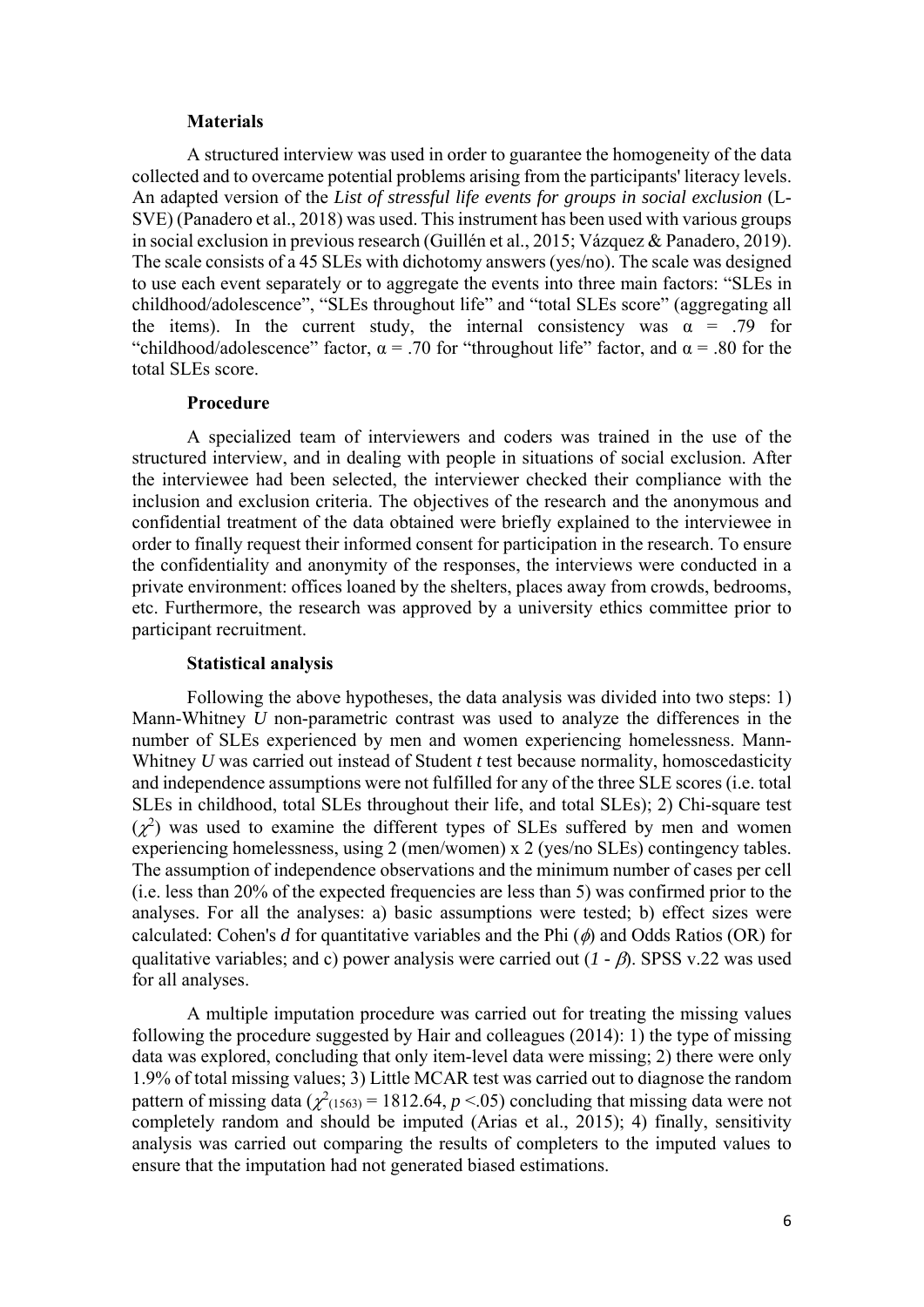#### **Results**

The final sample consisted of 156 men (53.2%) and 137 women (46.8%), with an overall mean age of 46.35 years (*SD*=11.93), who were mostly Spanish (71.3%) and single (57%). Within the men group, the mean age was  $47.03$  years (*SD*= 12.37), 73.5% were Spanish, and 55.1% were single. Regarding the women group, the mean age was 45.58 (*SD*= 11.40), 68.7% were Spanish, and 59.1% were single. No significant differences between groups were found in age ( $t_{(291)} = 1.04$ ,  $p = .30$ ), nationality ( $\chi^2_{(1)} =$ .82,  $p = .37$ ) or marital status ( $\chi^2(s) = 6.27$ ,  $p = .28$ ).

# **Differences in the number of stressful life events experienced by men and women living homeless**

Table 1 shows the means and standard deviations of the various SLEs total scores. In general, and regardless of gender, the people living homeless experienced a great deal of SLEs, in childhood/adolescence, throughout their lives and in total. However, when these means are analyzed according to gender, homeless women are found to experience more SLEs in all the categories.

|                   | Gender | Total mean<br>(SD) | Mean per group<br>[SD] |
|-------------------|--------|--------------------|------------------------|
| SLEs in childhood | Men    | 4.62(3.07)         | 3.72(3.05)             |
| and adolescence   | Women  |                    | 5.64(4.12)             |
| SLEs throughout   | Men    | 9.44(3.81)         | 8.61 (3.32)            |
| life              | Women  |                    | 10.38(4.12)            |
| <b>Total SLEs</b> | Men    | 14.06(6.32)        | 12.33(5.15)            |
|                   | Women  |                    | 16.02(6.95)            |

*Table 1*: Means and standard deviations of the number of stressful life events

The Mann-Whitney *U* test showed statistically significant differences between men and women experiencing homelessness for the three SLE scores (see Table 2). The range of means shows that women experienced significantly more SLEs than men in childhood and adolescence, throughout their lives and in total. Furthermore, large effect sizes were found between men and women for the three SLE scores, with a power analysis of 99% in all cases.

*Table 2*: Mann-Whitney U test results

| <b>Sex</b>                                                         |                  |              |                  |              |           |     |             |
|--------------------------------------------------------------------|------------------|--------------|------------------|--------------|-----------|-----|-------------|
|                                                                    | Men              |              | Women            |              |           |     |             |
| <b>SUM SLEs</b>                                                    | Average<br>range | Range<br>sum | Average<br>range | Range<br>sum | Z(293)    | d   | $1 - \beta$ |
| Childhood SLEs                                                     | 128.62           | 20065.00     | 167.93           | 23006.00     | $-3.98**$ | .53 | .99         |
| Life SLEs                                                          | 130.33           | 20332.00     | 165.98           | 22739.00     | $-3.61**$ | .47 | .99         |
| <b>Total SLEs</b>                                                  | 125.79           | 19623.50     | 171.15           | 23447.50     | $-4.56**$ | .60 | .99         |
| $\sim$ $\sim$ $\sim$ $\sim$ $\sim$ $\sim$<br>ale in<br>$\sim$ 0.01 |                  |              |                  |              |           |     |             |

\**p* <.05; \*\**p* <.001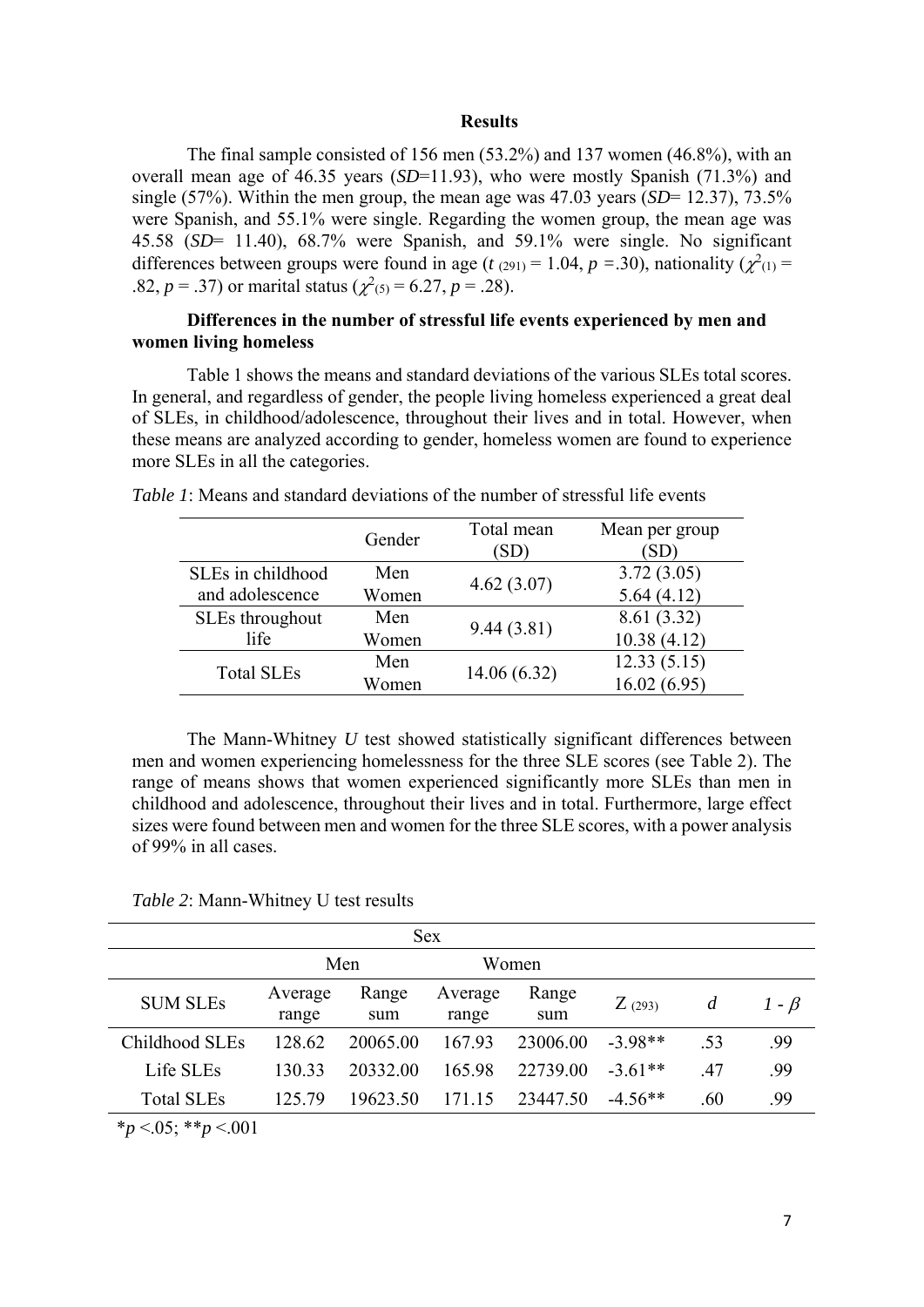## **Differences in experiencing stressful life events in childhood and adolescence (before 18 years old) between men and women living homeless**

As can be seen in Table 3, although the percentages of experiencing from SLEs were quite high among both men and women experiencing homelessness, the  $\chi^2$  test showed several SLEs that occurred in childhood and adolescence for which women scored significantly higher than men. The SLEs for which there are significant differences according to the gender were classified according to the effect size (both Phi and OR): 1) Events such as having experienced significant financial problems in childhood, family members being unemployed for a prolonged period of time, parents having an physically incapacitating health problem, serious fights and arguments with parents or with someone in the family, parental divorce or being thrown out of home have a small effect size, i.e. the possibility of presenting these SLEs in childhood and adolescence among women experiencing homelessness is 1.5 - 2 times higher than among their male counterparts; 2) Meanwhile, events as having parents with serious mental health problems, problems of violence in the family or experiencing abuse in childhood and adolescence have a medium-large effect size, i.e. the possibility of presenting these SLEs in childhood and adolescence among homeless women is 2.5 - 3.5 times greater than among their male counterparts; and 3) the effect size of suffering from sexual violence warrants special mention, as the possibility of suffering from sexual abuse in childhood and adolescence among homeless women is 9.4 times greater than among their male counterparts.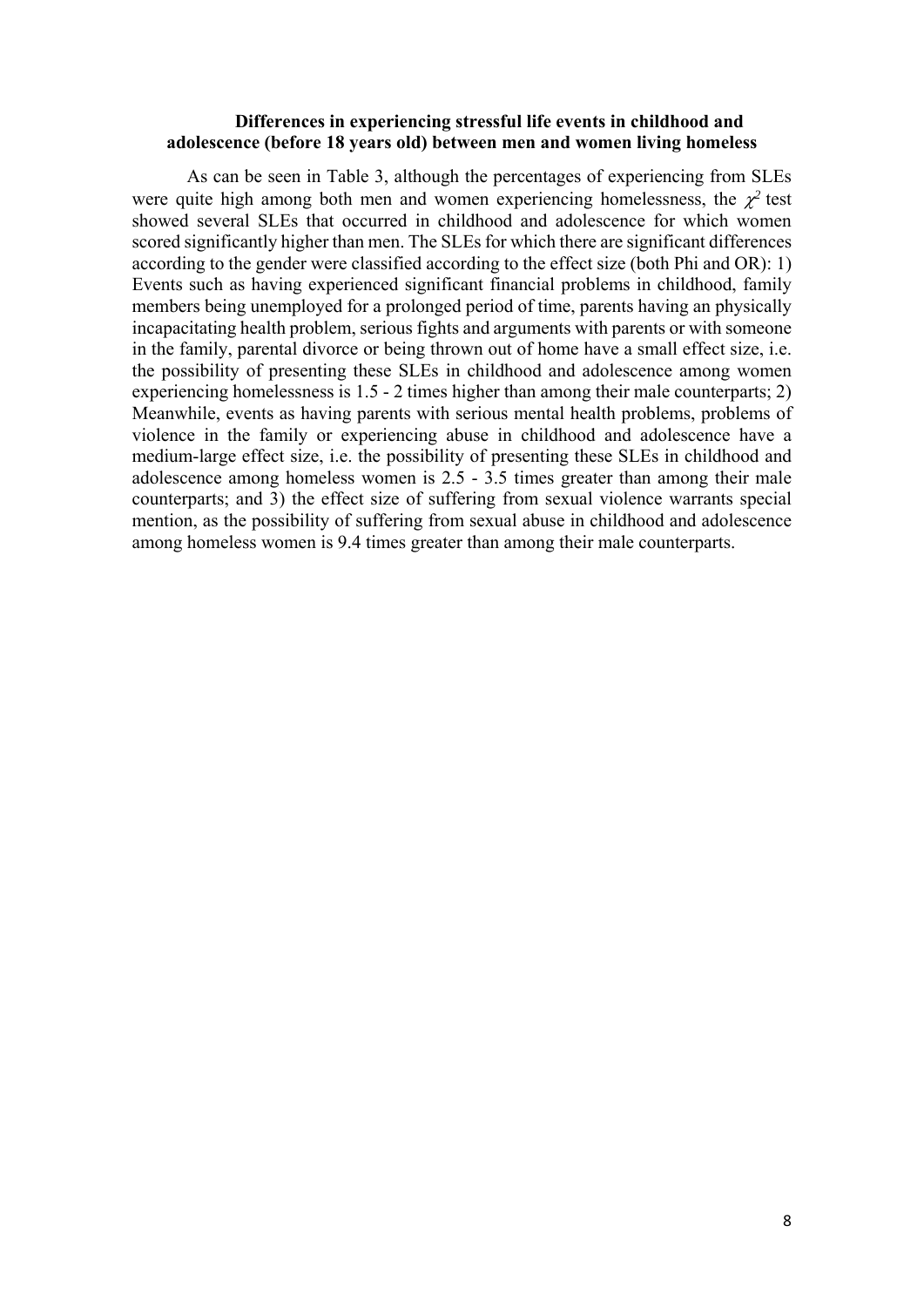| Stressful life events experienced before the age of 18  | Men       | Women     | $\chi^2$ (1) | $\phi$  | <b>OR</b> | CI $95\%$      |
|---------------------------------------------------------|-----------|-----------|--------------|---------|-----------|----------------|
|                                                         | $(n=156)$ | $(n=137)$ |              |         |           |                |
| Major financial problems                                | 25.6%     | 36.5%     | $4.04*$      | $.12*$  | 1.67      | $1.01 - 2.75$  |
| Prolonged unemployment of a member of their family      | 15.4%     | 24.8%     | $4.09*$      | $.12*$  | 1.82      | $1.02 - 3.25$  |
| A parent had a physically incapacitating health problem | 17.3%     | 28.5%     | $5.21*$      | $.13*$  | 1.90      | $1.09 - 3.32$  |
| A parent had a serious mental health problem            | 4.5%      | 13.9%     | $7.94*$      | $.17*$  | 3.43      | $1.39 - 8.43$  |
| A parent had problems with alcohol or drugs             | 25%       | 35%       | 3,52         | .11     | 1.61      | $0.97 - 2.68$  |
| A parent left the family home                           | 17.3%     | 26.3%     | 3.48         | .11     | 1.70      | $0.97 - 2.99$  |
| Serious fights and arguments between the parents        | 25%       | 38.7%     | $6.34*$      | $.15*$  | 1.89      | $1.15 - 3.12$  |
| Problems of family violence                             | 21.2%     | 40.9%     | 13.42**      | $.21**$ | 2.58      | $1.54 - 4.31$  |
| One of their parents was in prison                      | 8.3%      | 9.5%      | 0.12         | .02     | 1.15      | $.52 - 2.581$  |
| Serious conflicts between them and your family          | 21.8%     | 32.8%     | $4.52*$      | $.12*$  | 1.76      | $1.04 - 2.96$  |
| Frequent changes of residence                           | 17.3%     | 19.7%     | 0.28         | .03     | 1.17      | $0.65 - 2.12$  |
| Suffered abuse                                          | 17.9%     | 42.3%     | 20.92**      | $.27**$ | 3.36      | $1.97 - 5.71$  |
| Suffered sexual abuse                                   | 4.5%      | 30.7%     | $35.87**$    | $.35**$ | 9.41      | $4.06 - 21.81$ |
| Thrown out of home                                      | 8.3%      | 19.7%     | $8.01*$      | $.17*$  | 2.70      | $1.33 - 5.47$  |
| He or she was abandoned                                 | 7.1%      | 13.9%     | 3.69         | .11     | 2.12      | $0.97 - 4.64$  |
| Ran away from home                                      | 28.8%     | 34.3%     | 1.01         | .06     | 1.29      | $0.79 - 2.11$  |
| Parents divorced or separated                           | 17.3%     | 28.5%     | $5.21*$      | $.13*$  | 1.90      | $1.09 - 3.32$  |
| Brought up by people other than their parents           | 26.3%     | 32.1%     | 1.21         | .06     | 1.33      | $0.8 - 2.2$    |
| Housing problems in childhood                           | 7.1%      | 13.9%     | 3.69         | .11     | 2.12      | $0.97 - 4.64$  |
| Dropped out of school                                   | 39.1%     | 32.1%     | 1.55         | $-.07$  | 0.74      | $0.46 - 1.19$  |
| Expelled from school                                    | 17.3%     | $10.2\%$  | 3.05         | $-.10$  | 0.54      | $0.27 - 1.09$  |

*Table 3*: Differences in experiencing stressful life events in childhood and adolescence between men and women living homeless

 $\overline{\ast p}$  < .05;  $\overline{\ast p}$  < .001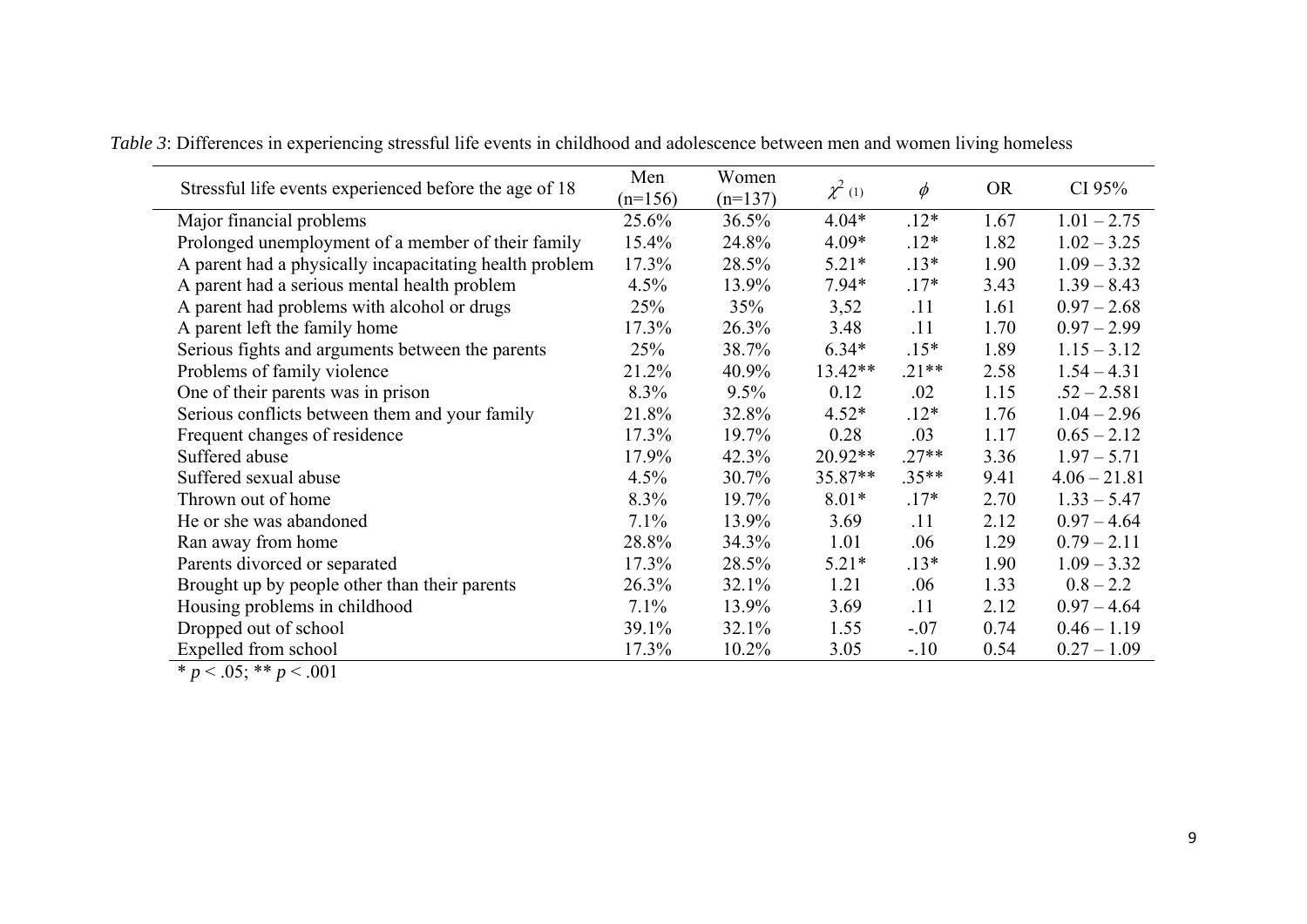## **Differences in experiencing stressful life events at some point in their lives between men and women living homeless**

The results of this analysis are shown in the Table 4. The  $\chi^2$  test showed several SLEs that occurred throughout the individuals' lives in which homeless women scored significantly higher than homeless men. However, unlike the results found when studying SLEs in childhood and adolescence, in this case a series of SLEs were also observed for which men scored significantly higher than women.

Women living homeless experience the following events to a greater extent than their male counterparts: the death of their spouse or partner, unemployment problems and important financial problems, mental health problems and psychiatric hospitalizations, sexual assault in adulthood, abuse by a spouse or partner, physical violence in adulthood, and suicide attempts at some point in their life. Of these events, mental health problems, sexual assault, abuse and physical violence in adulthood have particularly large effect sizes. The differences in sexual assault and abuse by the spouse or partner are particularly striking, as the likelihood of experiencing these SLEs during adult life among women who were homeless is more than 10 times higher the rate for their male counterparts.

However, men living homeless experienced the following events to a greater extent than women: drinking excessively at some point in their life, having been reported to the police, and having been arrested or detained. The differences compared to homeless women have a large effect size for these three events.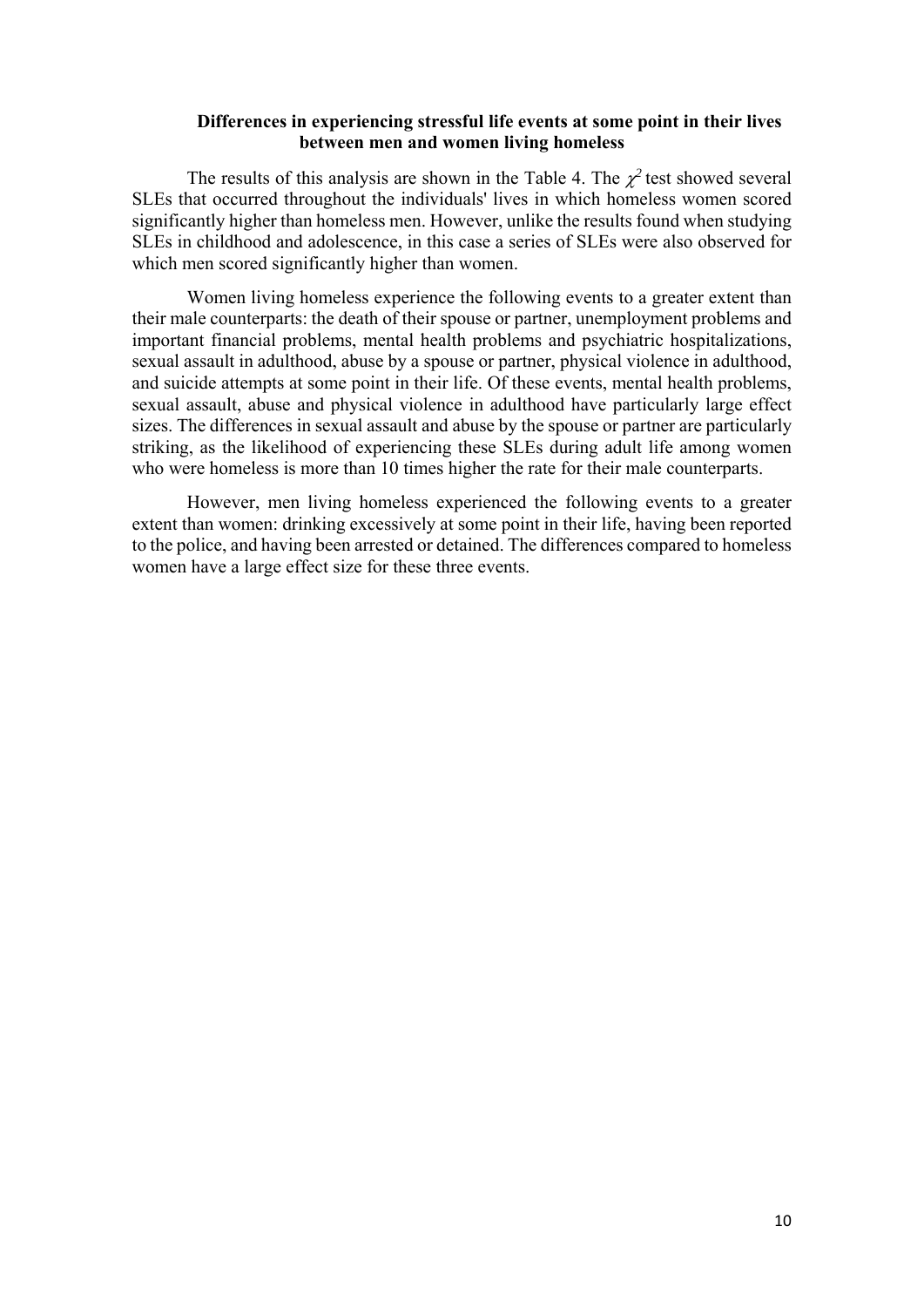| Stressful life events after the age of 18                   | Men<br>$(n=156)$ | Women<br>$(n=137)$ | $\chi^2$ (1) | $\phi$   | <b>OR</b> | CI $95%$       |
|-------------------------------------------------------------|------------------|--------------------|--------------|----------|-----------|----------------|
| Death of father                                             | 66.7%            | 65%                | 0.09         | $-.02$   | 0.93      | $0.57 - 1.50$  |
| Death of mother                                             | 51.3%            | 47.4%              | 0.43         | $-.04$   | 0.86      | $0.54 - 1.36$  |
| Death of spouse or partner                                  | 10.3%            | 21.2%              | $6.68*$      | $.15*$   | 2.35      | $1.21 - 4.55$  |
| Death of a child                                            | 4.5%             | $4.4\%$            | 0.00         | $-.00$   | 0.98      | $0.32 - 2.97$  |
| Suffered from a serious illness, injury or accident         | 47.4%            | 52.6%              | 0.77         | .05      | 1.23      | $0.78 - 1.94$  |
| Separation or divorce from spouse                           | 57.1%            | 48.2%              | 2.31         | $-.09$   | 0.70      | $0.44 - 1.11$  |
| Suffered from serious unemployment problems                 | 67.3%            | 79.6%              | $5.56*$      | $.14*$   | 1.89      | $1.11 - 3.22$  |
| Suffered from major financial problems                      | 66.7%            | 85.4%              | $13.81**$    | $.22**$  | 2.93      | $1.64 - 5.22$  |
| Drunk too much at some point in their life                  | 58.3%            | 35.8%              | 14.89**      | $-.23**$ | 0.40      | $0.25 - 0.64$  |
| Abused drugs at some point in their life                    | 34%              | 37.2%              | 0.34         | .03      | 1.15      | $0.71 - 1.86$  |
| Been in prison                                              | 32.7%            | 24.1%              | 2.64         | $-.10$   | 0.65      | $0.39 - 1.09$  |
| Admitted to a psychiatric hospital                          | 19.2%            | 29.9%              | $4.55*$      | $.13*$   | 1.79      | $1.05 - 3.08$  |
| Done work that separated them from their home               | 41%              | 37.2%              | 0.44         | $-.04$   | 0.85      | $0.53 - 1.37$  |
| Lost their home due to eviction                             | 24.4%            | 19.7%              | 0.91         | $-.06$   | 0.76      | $0.44 - 1.33$  |
| Emigrated from their country of origin                      | 39.7%            | 47.4%              | 1.76         | .08      | 1.37      | $0.86 - 2.18$  |
| Left their partner and/or children in their place of origin | 15.4%            | 20.4%              | 1.28         | .07      | 1.41      | $0.77 - 2.58$  |
| Had a serious mental health problem                         | 18.6%            | 39.4%              | $15.58**$    | $.23**$  | 2.85      | $1.68 - 4.84$  |
| Suffered from sexual assault (over 18 years old)            | 3.8%             | 35%                | 47.20**      | $.40**$  | 13.48     | $5.55 - 32.78$ |
| Suffered from abuse by their spouse or partner              | 11.5%            | 57.7%              | $70.08**$    | $.49**$  | 10.44     | $5.75 - 18.97$ |
| Suffered from physical violence                             | 21.2%            | 54%                | 33.98**      | $.34**$  | 4.38      | $2.63 - 7.29$  |
| Had attempted suicide                                       | 30.8%            | 48.9%              | $10.06*$     | $.19*$   | 2.15      | $1.34 - 3.47$  |
| Reported to the police                                      | 50.6%            | 35%                | $7.23*$      | $-16*$   | 0.53      | $0.33-.84$     |
| Arrested or detained for a crime                            | 51.9%            | 38.7%              | $5.15*$      | $-.13*$  | 0.58      | $0.37 - .93$   |
| Convicted of a crime                                        | 34%              | 25.5%              | 2.47         | $-.09$   | 0.67      | $0.40 - 1.11$  |

*Table 4*: Differences in experiencing stressful life events at some point in their lives between men and women living homeless

 $* p < .05; ** p < .001$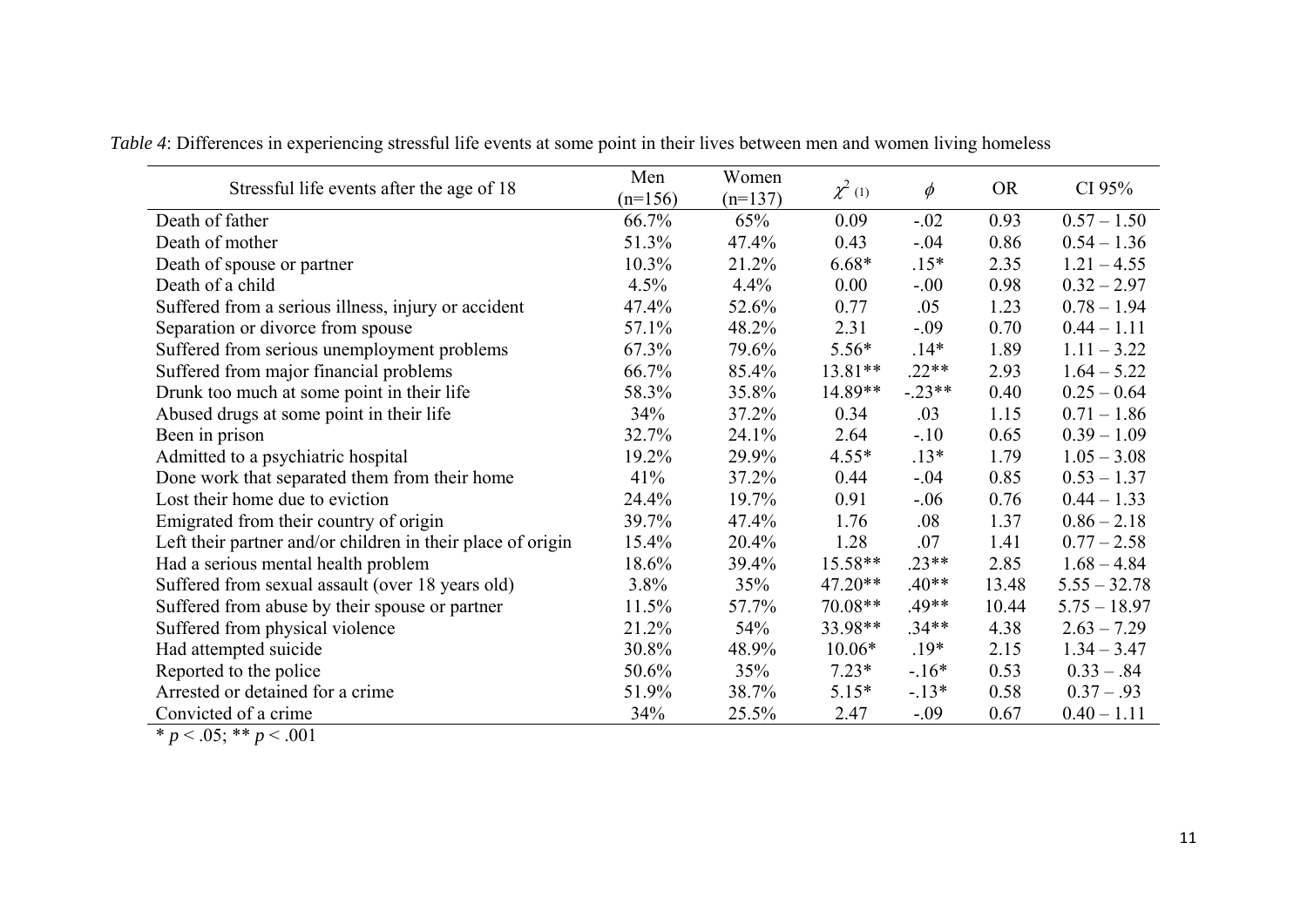### **Discussion**

The aim of this study was to examine the differences between men and women who were homeless in terms of the number and type of SLEs experienced during their lives (childhood, adolescence and adulthood). The results of this study confirmed our three hypotheses: men and women living homeless experience different number and types of SLEs, both in childhood and adolescence and throughout their lives. These findings are consistent with the results of other studies carried out in U.S.-based samples (Wenzel et al., 2001; Zugazaga, 2004), expanding these results to the idiosyncratic characteristics of the Spanish population by using a large sample size to analyze the events experienced at different times in the life course.

First, the data show differences in the number of SLEs experienced by homeless men and women. As pointed out by Padgett et al. (2012), the results suggest that women experiencing homelessness generally suffer from more SLEs. Unlike the results obtained by Coates and McKenzie-Mohr (2010), the results of this study not only show that women living homeless experience more SLEs, but also that these differences seem to remain constant in childhood and adolescence and throughout their lives. In fact, the data found showed that women living homeless experience approximately an average of four more SLEs than their male counterparts in total, and two more along the childhood and adolescence.

Second, the results also show differences in the types of SLEs experienced by men and women living homeless. In line with the findings of Hatch and Dohrenwend (2007), the data from our study indicate that men living homeless tend to experience more events related to substance abuse and legal problems, while their female counterparts tend to experience more including abuse (physical, sexual and psychological), violence by a spouse/partner and psychiatric hospitalization.

When the SLEs experienced in childhood and adolescence are examined in detail, women living homeless are observed to have experienced a much wider variety of events to a greater extent than men living homeless. As with the results obtained by Hatch and Dohrenwend (2007), homeless women experience childhoods characterized by SLEs within their relationship with their parents to a greater extent than their male counterparts: these events include parents with a physically disable health problem, parents with serious mental health problems, separated or divorced parents, and serious fights and arguments between their parents. These high levels of breakdown in family structures could be the reason behind more women experiencing homelessness having been thrown out of their family home than their male counterparts.

However, events related to problems of violence within the family, abuse and episodes of sexual violence are the events with the most marked differences for homeless men and women during their childhood and adolescence. Several studies conducted on both European and U.S.-based samples have highlighted the high prevalence of physical and/or sexual violence during the childhood of women experiencing homelessness (Coates & McKenzie-Mohr, 2010; Hatch & Dohrenwend, 2007; Noell et al., 2001; Sundin & Baguley, 2015; Vázquez & Panadero, 2019; Zugazaga, 2004). The results of this study show that the probability of experiencing this type of event is about three times higher among women living homeless than among men living homeless. Suffering from sexual violence in childhood and adolescence is particularly noteworthy, as homeless women are 9.4 times more likely to have experienced sexual violence in childhood and adolescence than their male counterparts, and this finding consistent with the results of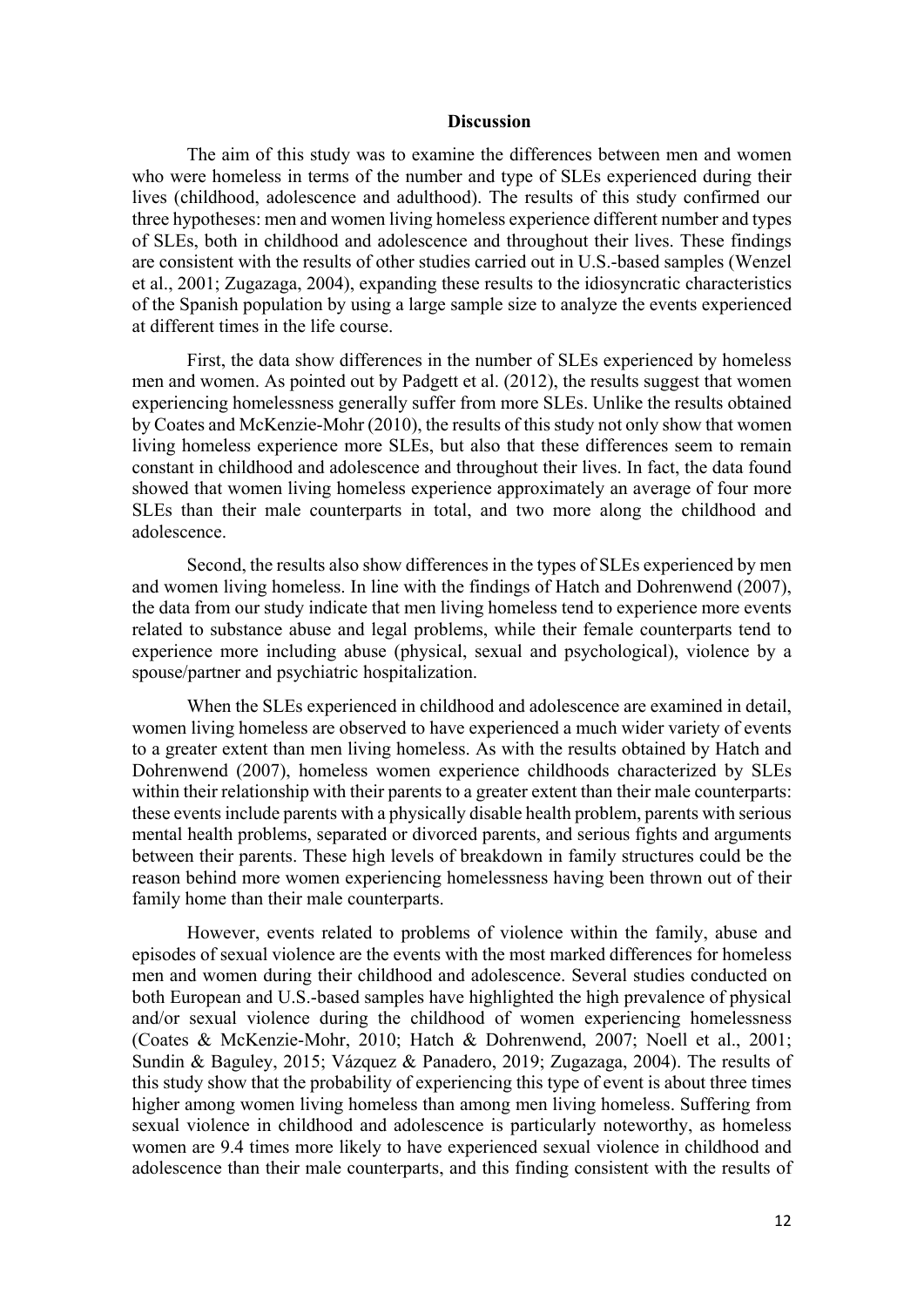previous studies (Taylor et al., 2008). This tendency consistently appears in the general population, where women are observed to suffer from abuse in childhood to a greater extent than men (MacMillan et al., 2014).

Third, this study does not find differences between men and women experiencing homelessness as regards other events such as foster care, which affects a significant percentage of people living homeless and which has been highlighted by some authors as a risk factor for homelessness (Bassuk et al, 1997). As mentioned above, homeless men do not score higher than women for any SLE occurring in childhood and adolescence.

Fourth, when the different types of SLEs experienced by homeless men and women during their lives are examined, the results were very similar to those reported in previous studies (Hatch & Dohrenwend, 2007; Zugazaga, 2004). Our result show that homeless women experience different SLEs throughout their lives, which could be classified into two main groups: a) material SLEs: women living homeless have more important economic problems and serious unemployment problems to a greater extent than men and b) interpersonal SLEs: women living homeless experience high rates of abuse by a spouse or partner, sexual assault and problems of physical violence after age 18, and these rates are higher than for men in the same situation in all cases. The issue of gender violence among women living homeless has been the focus of particular interest, and has been highlighted on many occasions as a risk factor for homelessness itself (Bassuk et al., 1997; Bassuk et al., 2006; Johnson et al., 2017; Lehmann et al., 2007). More than half of the women participating in this study had experienced abuse by their spouse or partner.

Many studies have focused on various aspects of the relationship between homelessness and health (the state of physical and mental health of individuals experiencing homelessness, their subjective perception of health, mortality, access to health resources, habits related to health, etc.) and have shown that people living homeless have significant difficulties in this area (Aldridge et al., 2018; Frankish et al., 2005). Although the health of women experiencing homelessness has been studied to a lesser extent, some of the data available seem to suggest that homelessness is strongly linked to these women's poor health and inadequate use of resources (Arangua et al., 2005). In this study, the data suggest a significant degree of health problems among the participants in both groups. In general, no differences were found between men and women in terms of experiencing illness, injury or serious accidents, which affected approximately half of the male and female participants.

However, these results suggest that there are clear differences between men and women experiencing homelessness in the mental health outcomes. Specifically, women reported higher rates of serious mental health problems and psychiatric hospitalizations than men. Some studies conducted in U.S. have identified a strong relationship between serious mental health problems and homelessness in women (Roll et al., 1999; Tsai et al., 2014), which could be even further accentuated among women who literally spend the night on the street (Nyamathi et al., 2000). Meanwhile, a closer relationship between disorders related to substance use and homelessness has been identified among men (Tsai et al., 2014; Zugazaga, 2004). Indeed, this study shows a greater frequency of problems related to alcohol consumption among men experiencing homelessness, although this is not the case with consumption of other substances, unlike other studies, in which men living homeless present more problems related to drug use than their female counterparts (Hatch & Dohrenwend, 2007; Tsai et al., 2014; Zugazaga, 2004). These differences could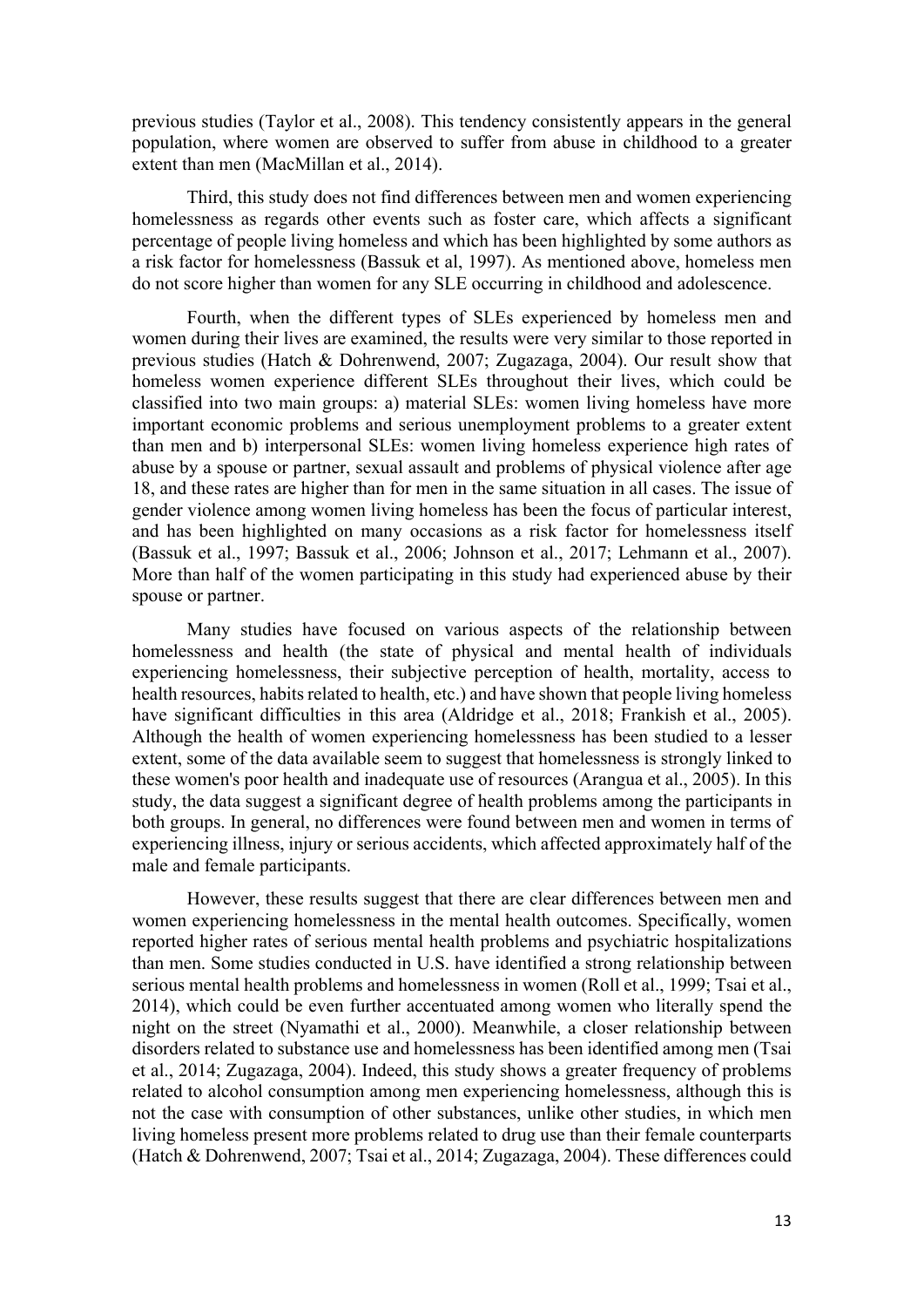indicate differences between men and women in risk factors for homelessness, and different needs in both preventing and dealing with homelessness.

Meanwhile, as well as more problems related to alcohol consumption, men who were homeless experience more complaints to the police and arrests than women. These findings are consistent with the data reported by Hatch and Dohrenwend (2007) and Zugazaga (2004). The study by Zugazaga (2004) also found that homeless men experienced imprisonment, conviction, accidents, physical injuries and loss of employment to a greater extent than homeless women, although these differences are not reflected in this study.

Some authors have pointed out that the risk of suicide seems to increase very significantly among people living homeless, and that it could be six times higher than among the general population (Hwang et al., 2009). The data from this study are very worrying as regards suicidal behavior among people experiencing homelessness, and about suicide attempts in particular. Nearly one in three men and one in two women participating in the study had attempted suicide at some point in their lives. Some studies indicate that the largest proportion of suicide attempts among women living homeless could be related to experiencing various SLEs, such as childhood abuse or mental disorders (Dietz, 2010; McHolm et al., 2014; Vázquez & Panadero, 2019). These gender differences are also observed in the general population, as although women attempt suicide to a greater extent than men, men have higher rates of completed suicides (Bertolote  $&$  Fleischmann, 2015). This is consistent with the results of the study by Barak et al. (2004), who found a higher number of completed suicides among men living homeless, although other authors have suggested that mortality rates due to suicide among women experiencing homelessness could be higher than those among men in the same situation (Hwang et al., 2009).

However, the results must be considered with some degree of caution bearing in mind the limitations of the study. Despite the extensive range of the events studied, some areas may require more in-depth analysis (e.g. mental illness, consumption problems and suicide), which could help to clarify some of the results. Future studies should combine quantitative and qualitative research in order to provide greater insights into the lives of men and women experiencing homelessness (e.g. Cronley et al., 2020). Moreover, the study was conducted in a single community-based sample in Madrid (Spain), so we must be careful to generalize these results. The available information seems to suggest that there are important differences in gender-based services (Montgomery & Byrne, 2014), so future studies should explore cross-sectional samples to analyze those differences. Furthermore, results are not compared to a control group and only cross-sectional data were included in the study. Futures studies should include longitudinal data to better understand the relationship between SLEs and homelessness. Knowing whether events occurred before or after the homeless situation would improve our knowledge on the relationship between these variables. Given the narrow in scope of bivariate inferential analyses, future studies should also seek to how differences in SLEs predict different outcomes for men and women within the context of homelessness. Furthermore, the multiple simultaneous statistical tests carried out in our study could produce a multiple comparison problem, so future studies should take on a more confirmatory approach based on our exploratory results, reducing the huge number of events relevant for this population. Unfortunately, transgender experiences were not evaluated in his study. Future research should adopt a non-binary gender identity framework, analyzing the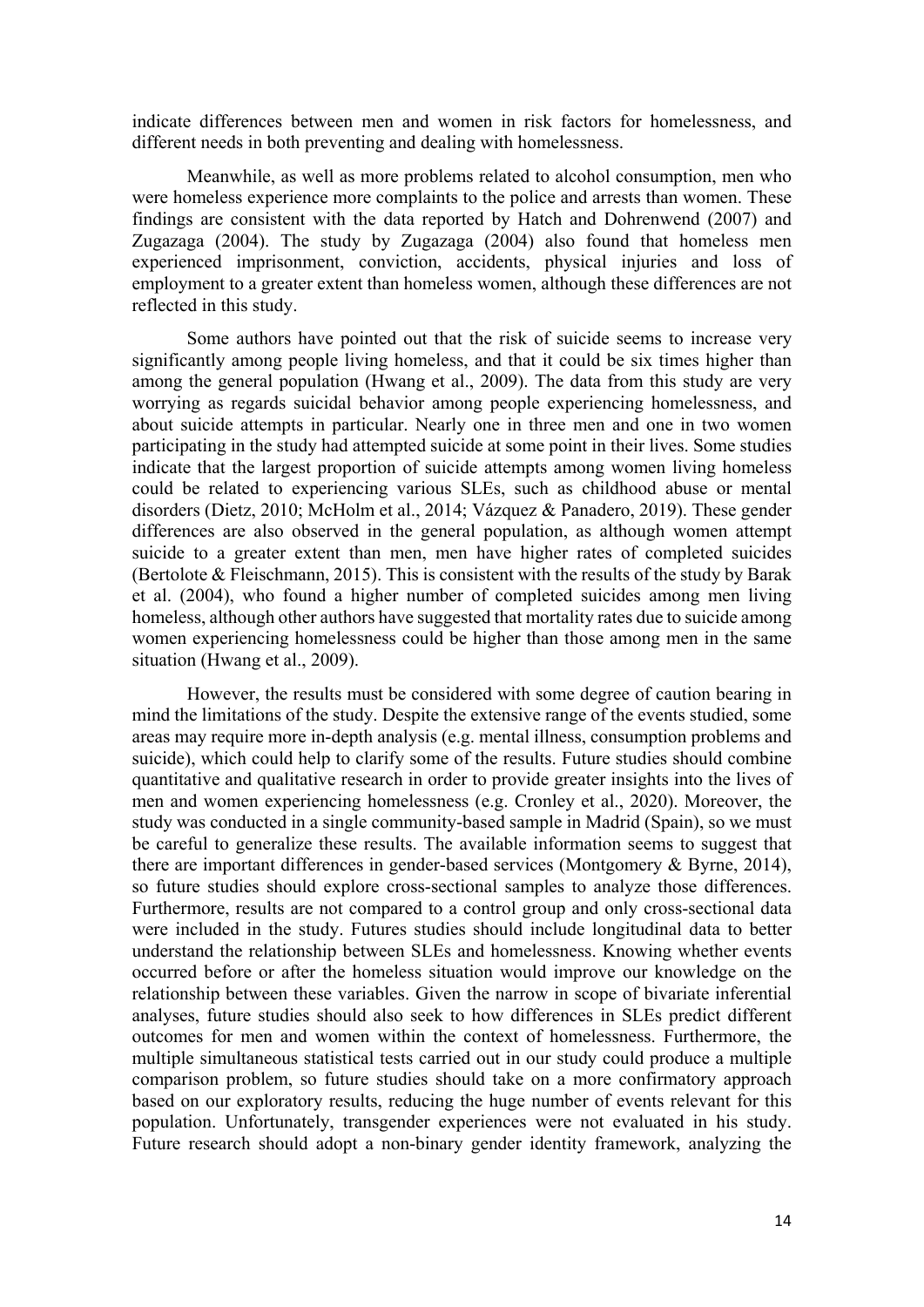transgender individual's experiences compared to cis-gender male and female (e.g., Begun & Kattari, 2016).

In-depth knowledge of the gender differences among individuals experiencing homelessness as regards suffering from these events could be a key factor in the design of social services and policies that are sensitive to the specific needs of this group. In these cases, the policymakers should support the development of specific interventions to protect this particularly vulnerable subgroup. These interventions could be divided into two main groups. First, there should be interventions of a preventive nature, which are based on considering SLEs as a factor in vulnerability to homelessness. Thoits (2010) emphasizes the importance of taking into account the long-term effects of experiences that occurred in childhood, and examining their lasting consequences in adult life. Preventive interventions at this level should involve early detection of the possible occurrence of the SLEs mentioned in the results of this study, and should pay particular attention to high-risk groups such as women (Kim & Ford, 2006; Lee et al., 2010). The second group are interventions specifically aimed at the inclusion of people living homeless: from this perspective, the services designed must consider homelessness as a vulnerability factor that increases the risk of suffering from more SLEs while the individual concerned is living homeless (Tsai et al., 2014), and they should take gender differences into account when designing these interventions. For instance, Housing First models have shown to be a cost-effective alternative to the traditional emergency shelters and housing progression (Tsemberis, 2010). However, such programs have shown to be more effective when are designed considering the specific needs and characteristics of women experiencing homelessness (Oudshoorn et al., 2018). For all these interventions to be effective they require case workers, program administrators, and policy makers who possess an immediate awareness of the lived stressful experiences of individuals experiencing homelessness.

### **References**

- Aldridge, R. W., Story, A., Hwang, S. W., Nordentoft, M., Luchenski, S. A., Hartwell, G., & Hayward, A. C. (2018). Morbidity and mortality in homeless individuals, prisoners, sex workers, and individuals with substance use disorders in high-income countries: a systematic review and meta-analysis. *The Lancet*, *391*(10117), 241- 250. https://doi.org/10.1016/S0140-6736(17)31869-X
- Arangua, L., Andersen, R., & Gelberg, L. (2005). The health circumstances of homeless women in the United States. *International Journal of Mental Health*, *34*(2), 62-92. https://doi.org/10.1080/00207411.2005.11043398
- Arias, R., Chacon, J., and Castellanos, M. (2015). *Analisis de datos en Psicologia y Ciencias de la Salud*. Madrid: EOS Instituto de Orientacion Psicologica.
- Barak, Y., Cohen, A., & Aizenberg, D. (2004). Suicide among the homeless: a 9-year case-series analysis. *Crisis*, *25*(2), 51-53. https://doi.org/0.1027/0227-5910.25.2.51
- Barrow, S. M. (2004) Homeless women. En D. Levinston (Ed), *Encyclopedia of Homelessness*. London: SAGE
- Bassuk, E. L., Buckner, J. C., Weinreb, L. F., Browne, A., Bassuk, S. S., Dawson, R., & Perloff, J. N. (1997). Homelessness in female-headed families: childhood and adult risk and protective factors. *American Journal of Public Health*, *87*(2), 241-248. https://doi.org/10.2105/AJPH.87.2.241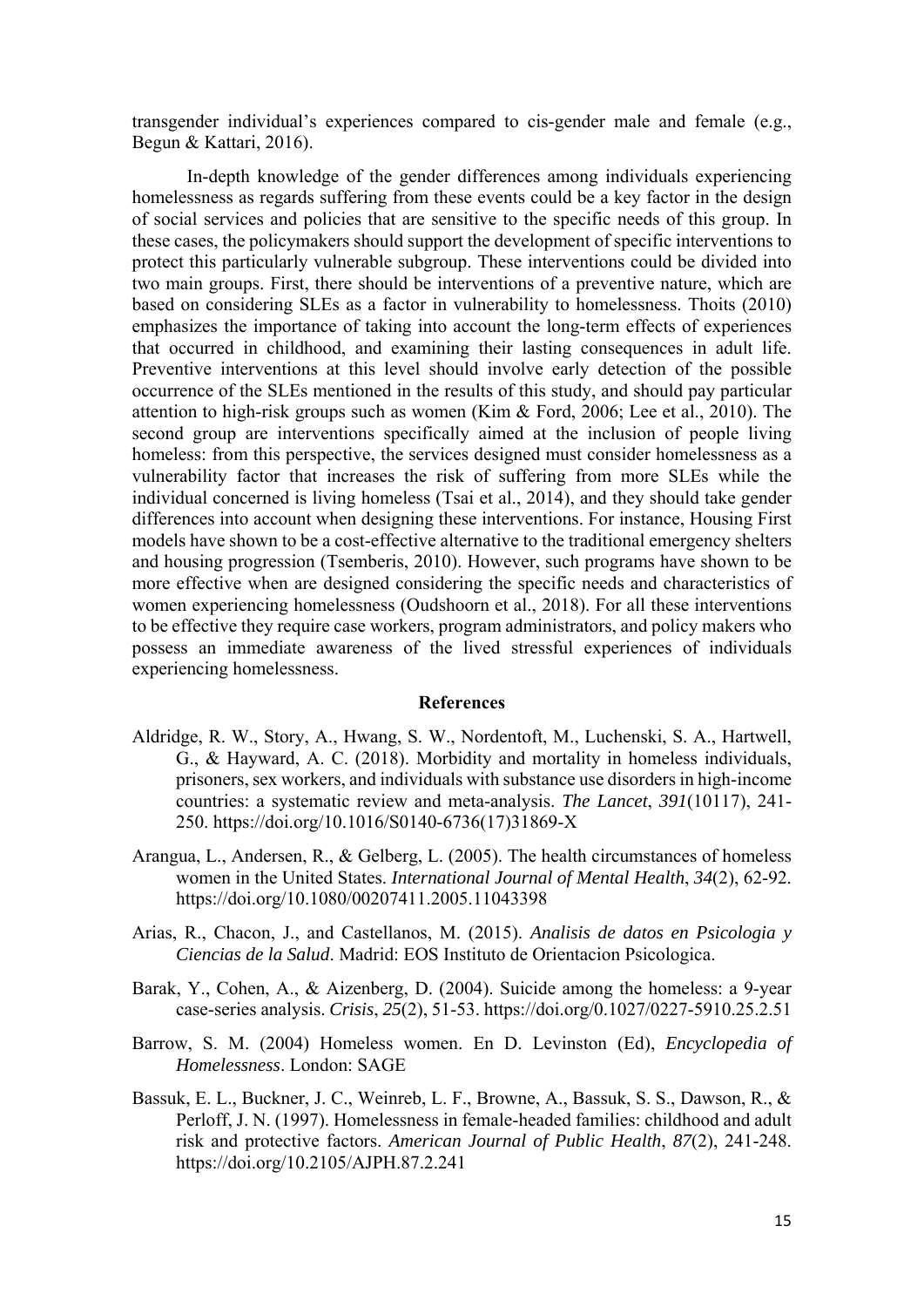- Bassuk, E.L., Dawson, R., & Huntington, N. (2006). Intimate partner violence in extremely poor women: longitudinal patterns and risk markers. *Journal of Family Violence, 21*(6), 387–399. https://doi.org/10.1007/s10896-006-9035-1
- Begun, S., & Kattari, S. K. (2016). Conforming for survival: Associations between transgender visual conformity/passing and homelessness experiences. *Journal of Gay & Lesbian Social Services, 28*(1), 54-66. https://doi.org/10.1080/10538720.2016.1125821
- Bertolote J. M., & Fleischmann, A. (2015) A global perspective in the epidemiology of suicide. *Suicidologi, 7*. Link: https://goo.gl/GKLpxy
- Bowpitt, G., Dwyer, P., Sundin, E., & Weinstein, M. (2011). Comparing men's and women's experiences of multiple exclusion homelessness. *Social Policy and Society, 10*(4), 537-546. https://doi.org/10.1017/S1474746411000285
- Bretherton, J. (2017). Homelessness and gender reconsidered. *European Journal of Homelessness, 11*, 1-22.
- Brown, R. T., Goodman, L., Guzman, D., Tieu, L., Ponath, C., & Kushel, M. B. (2016). Pathways to homelessness among older homeless adults: Results from the HOPE HOME Study. *PLoS One, 11*(5). https://doi.org/10.1371/journal.pone.0155065
- Byrne, T., Montgomery, A. E., & Fargo, J. D. (2016). Unsheltered homelessness among veterans: correlates and profiles. *Community Mental Health Journal*, *52*(2), 148- 157.
- Coates, J., & McKenzie-Mohr, S. (2010). Out of the frying pan, into the fire: Trauma in the lives of homeless youth prior to and during homelessness. *Journal of Sociology & Social Welfare*, *37*, 65-98.
- Cronley, C., Murphy, E. R., & Petrovich, J. C. (2020). Homelessness from a holistic paradigm: Bridging gaps in curriculum through supplemental education opportunities. *Journal of Social Work Education*, 1-12. https://doi.org/10.1080/10437797.2020.1723762
- Dietz, T. L. (2010). Substance misuse, suicidal ideation, and suicide attempts among a national sample of homeless. *Journal of Social Service Research*, *37*(1), 1-18. https://doi.org/10.1080/01488376.2011.524511
- European Commission (2009). *Joint report on social protection and social inclusion*. Luxembourg: Office for Official Publications of the European Communities.
- Fazel, S., Geddes, J. R., & Kushel, M. (2014). The health of homeless people in highincome countries: Descriptive epidemiology, health consequences, and clinical and policy recommendations. *The Lancet, 384* (9953), 1529–1540. doi:10.1016/S0140- 6736(14)61132-6.
- Frankish, C. J., Hwang, S. W., & Quantz, D. (2005). Homelessness and health in Canada: Research lessons and priorities. *Canadian Journal of Public Health*, *96*(2), S23- S29.
- Guillén, A. I., Panadero, S., Rivas, E., & Vázquez, J. J. (2015). Suicide attempts and stressful life events among female victims of intimate partner violence living in poverty in Nicaragua. *Scandinavian Journal of Psychology*, *56*(3), 349-356. https://doi.org/10.1111/sjop.12207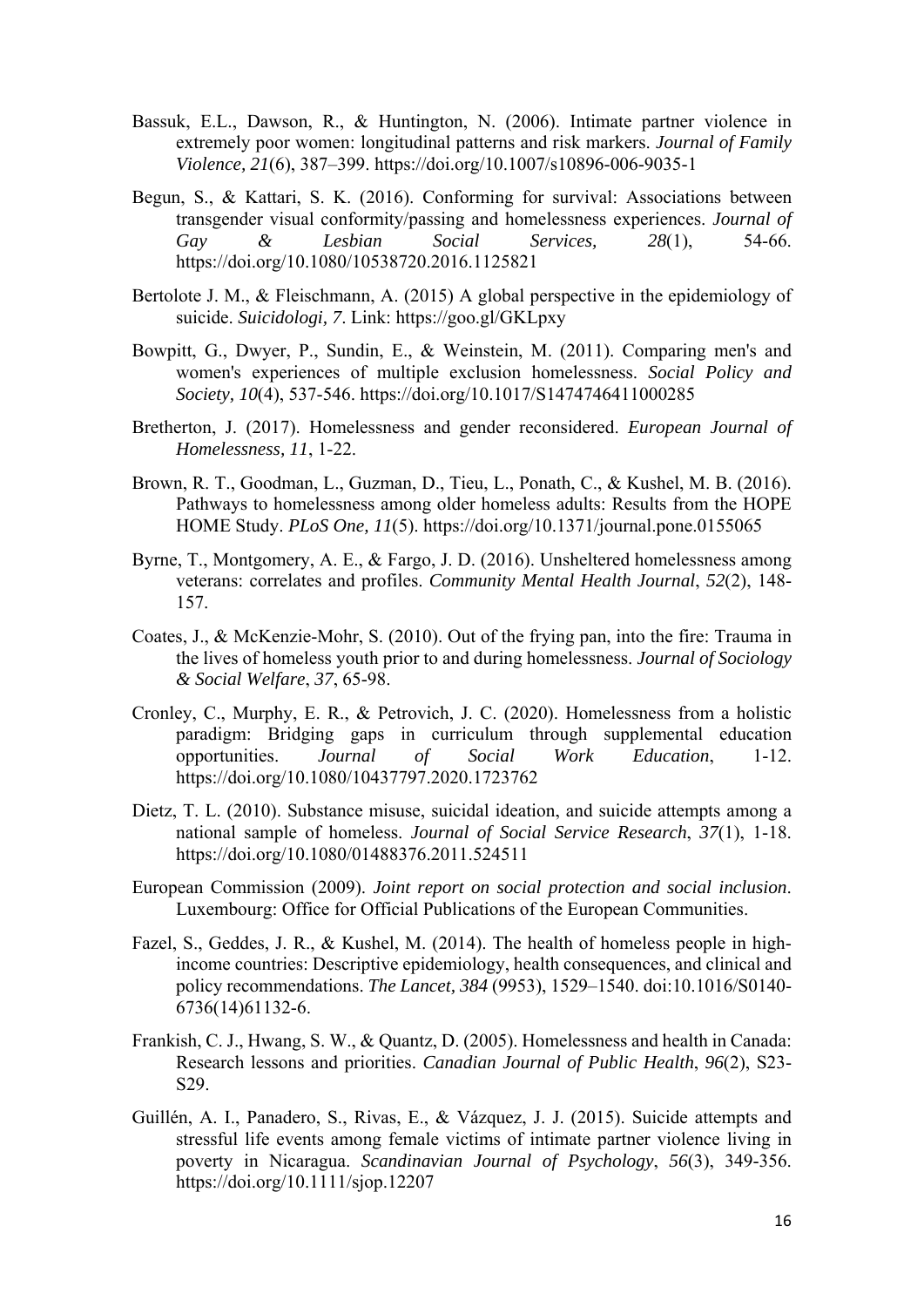- Hair, J. F., Black, W. C., Babin, B. J., & Anderson, R. E. (2014). *Multivariate data analysis: Pearson new international edition* (7th ed.). Harlow, UK: Pearson Education.
- Hatch, S. L., & Dohrenwend, B. P. (2007). Distribution of traumatic and other stressful life events by race/ethnicity, gender, SES and age: A review of the research. *American Journal of Community Psychology*, *40*(3-4), 313-332. https://doi.org/10.1007/s10464-007-9134-z
- Herman, D. B., Susser, E. S., Struening, E. L., & Link, B. L. (1997). Adverse childhood experiences: are they risk factors for adult homelessness? *American Journal of Public Health, 87*(2) 249-255. https://doi.org/10.2105/AJPH.87.2.249
- Hwang, S. W., Wilkins, R., Tjepkema, M., O'Campo, P. J., & Dunn, J. R. (2009). Mortality among residents of shelters, rooming houses, and hotels in Canada: 11 year follow-up study. *British Medical Journal*, 339. https://doi.org/10.1136/bmj.b4036
- Jasinski, J. L., Wesely, J. K., Mustaine, E., & Wright, J. D. (2005). *The experience of violence in the lives of homeless women: A Research Report.* Report for the National Institute of Justice (USA).
- Johnson, G., Ribar, D. C., & Zhu, A. (2017). *Women's homelessness: international evidence on causes, consequences, coping and policies.* Melbourne. Institute Working Paper No. 7/17. Retrieved from https://ssrn.com/abstract=2927811
- Kim, M. M., & Ford, J. D. (2006). Trauma and post-traumatic stress among homeless men: A review of current research. *Journal of Aggression, Maltreatment, and Trauma, 13*(2), 1-22. https://doi.org/10.1300/J146v13n02\_01
- Koegel, P., Melamid, E., & Burnam, M. A. (1995). Childhood risk factors for homelessness among homeless adults. *American Journal of Public Health*, *85*(12), 1642-1649. https://doi.org/10.2105/AJPH.85.12.1642
- Lee, B. A., Tyler, K. A., & Wright, J. D. (2010). The new homelessness revisited. *Annual Review of Sociology, 36*, 500-521. https://doi.org/10.1146/annurev-soc-070308- 115940
- Lehmann, E.R., Drake, C.M., Kass, P.H., & Nichols, S.B. (2007). Risk factors for firsttime homelessness in low-income women. *American Journal Orthopsychiatry, 77*(1), 20-28. https://doi.org/10.1037/0002-9432.77.1.20
- MacMillan, H., Fleming, J., Streiner, D., Lin, E., Boyle, M., Jamieson, E., … Beardslee, W. (2014). Childhood abuse and lifetime psychopathology in a community sample. *American Journal of Psychiatry*, *158*(11), 1878-1883. https://doi.org/10.1176/appi.ajp.158.11.1878
- Mayock, P., & Bretherton, J. (2016). *Women's homelessness in Europe*. London, United Kingdom: Palgrave Macmillan.
- McHolm, A. E., MacMillan, H. L., & Jamieson, E. (2014). The relationship between childhood physical abuse and suicidality among depressed women: results from a community sample. *American Journal of Psychiatry*, *160*(5), 933-938. https://doi.org/10.1176/appi.ajp.160.5.933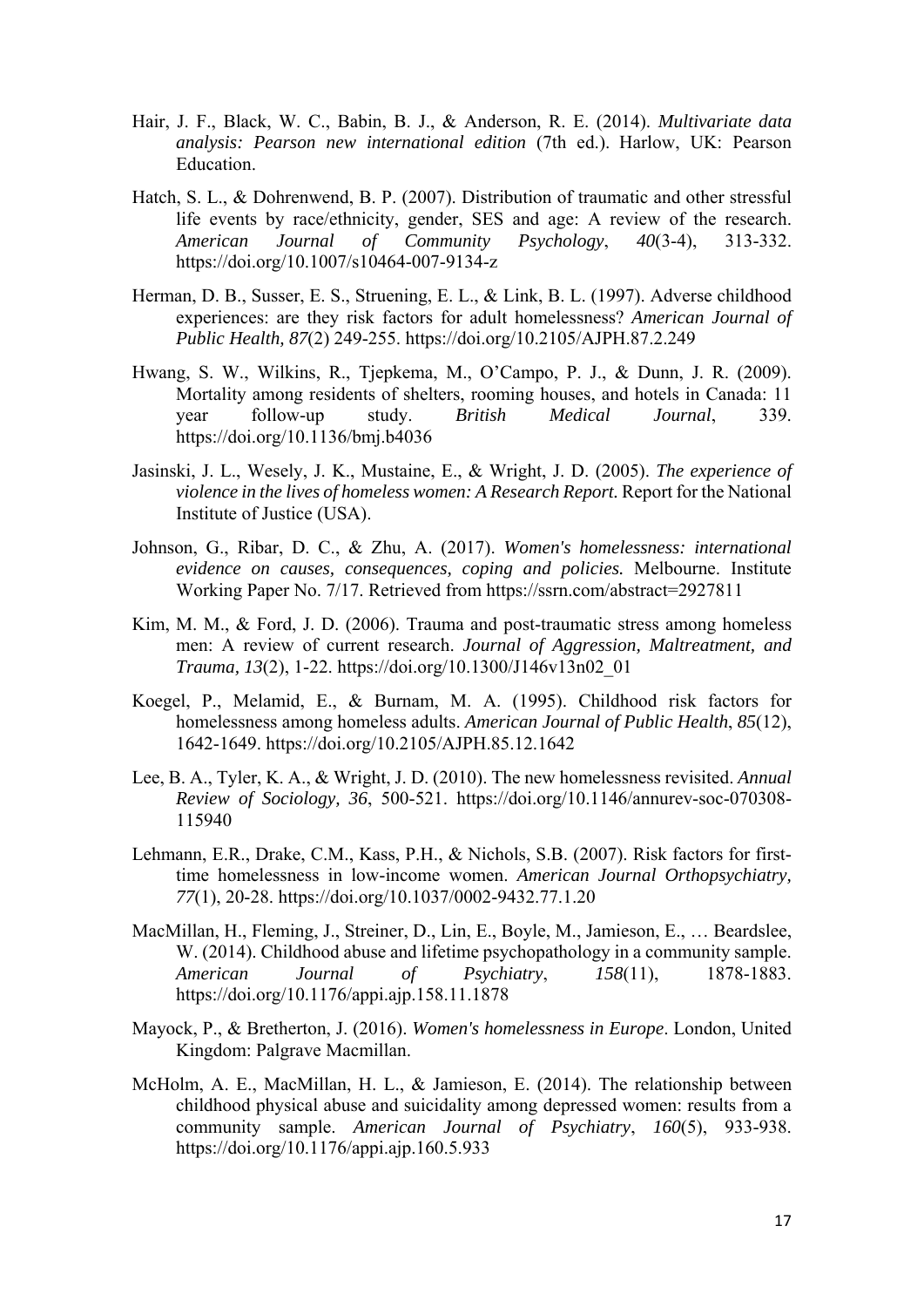- Montgomery, A. E., & Byrne, T. H. (2014). Services utilization among recently homeless veterans: A gender-based comparison. *Military Medicine, 179* (3), 236. https://doi.org/10.7205/MILMED-D-13-00426
- Montgomery, A. E., Szymkowiak, D., & Culhane, D. (2017). Gender differences in factors associated with unsheltered status and increased risk of premature mortality among individuals experiencing homelessness. *Women's Health Issues*, *27*(3), 256– 263. https://doi.org/10.1016/j.whi.2017.03.014
- Muñoz, M., Panadero, S., Pérez, E. & Quiroga, M.A. (2005). Role of stressful life events in homelessness: An Intragroup analysis. *American Journal of Community Psychology*, *35*, 35-47. https://doi.org/10.1007/s10464-005-1888-6
- Muñoz, M., Vázquez, C., Bermejo, M., & Vázquez, J. J. (1999). Stressful life events among homeless people: quantity, types, timing and perceived causality. *Journal of Community Psychology*, *27*, 73-87. https://doi.org/10.1002/(SICI)1520- 6629(199901)27:1<73::AID-JCOP5>3.0.CO;2-%23
- Noell, J., Rohde, P., Seeley, J., & Ochs, L. (2001). Childhood sexual abuse, adolescent sexual coercion and sexually transmitted infection acquisition among homeless female adolescents. *Child Abuse and Neglect*, *25*, 137-148. https://doi.org/10.1016/S0145-2134(00)00223-4
- Nyamathi, A. M., Leake, B., & Gelberg, L. (2000). Sheltered versus nonsheltered homeless women. *Journal of General Internal Medicine*, *15*(8), 565-572.
- Oudshoorn, A., Forchuk, C., Hall, J., Smith-Carrier, T., & Van Berkum, A. (2018). An evaluation of a Housing First program for chronically homeless women. *Journal of Social Inclusion, 9*(2), 34. https://doi.org/10.36251/josi.136
- Padgett, D. K., Smith B. T., Henwood, B. F. & Tiderington, E. (2012). Life course adversity in the lives of formerly homeless persons with serious mental illness: context and meaning. *American Journal of Orthopsychiatry, 82*(3), 421-30. https://doi.org/10.1111/j.1939-0025.2012.01159.x
- Panadero, S., Martín, R., & Vázquez, J. J. (2018). Suicide attempts and stressful life events among homeless people in Madrid (Spain). *Journal of Community & Applied Social Psychology*, *28*(4), 200-212. https://doi.org/10.1002/casp.2351
- Panadero, S., & Vázquez, J. J. (2016). *En las fronteras de la ciudadanía. Situación de las personas sin hogar y en riesgo de exclusión social en Madrid [On the borders of citizenship. Situation of the homeless and at risk of social exclusion in Madrid]*. Alcalá de Henares: Universidad de Alcalá.
- Roll, C. N., Toro, P. A., & Ortola, G. L. (1999). Characteristics and experiences of homeless adults: A comparison of single men, single women, and women with children. *Journal of Community Psychology*, *27*(2), 189-198. https://doi.org/10.1002/(SICI)1520-6629(199903)27:2<189::AID-JCOP6>3.0.CO;2-M
- Sundin, E. C., & Baguley, T. (2015). Prevalence of childhood abuse among people who are homeless in Western countries: a systematic review and meta-analysis. *Social Psychiatry and Psychiatric Epidemiology*, *50*, 183-194. https://doi.org/10.1007/s00127-014-0937-6